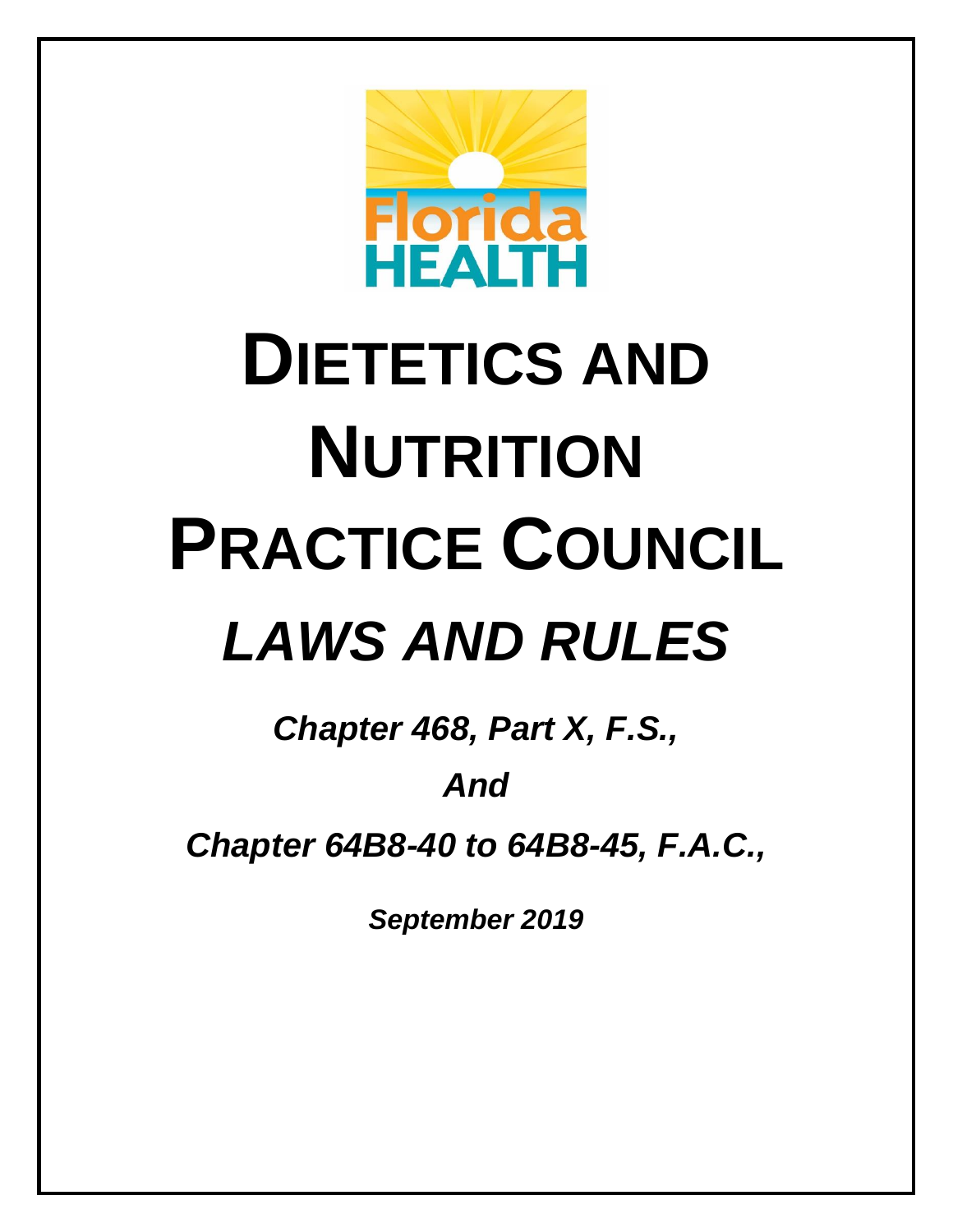### PART X DIETETICS AND NUTRITION PRACTICE (*ss. 468.501-468.518*)

*Dietetics and Nutrition Practice Council*  [www.flrules.org](http://www.flrules.org/) *Revised September 2019* Page **2** of **37**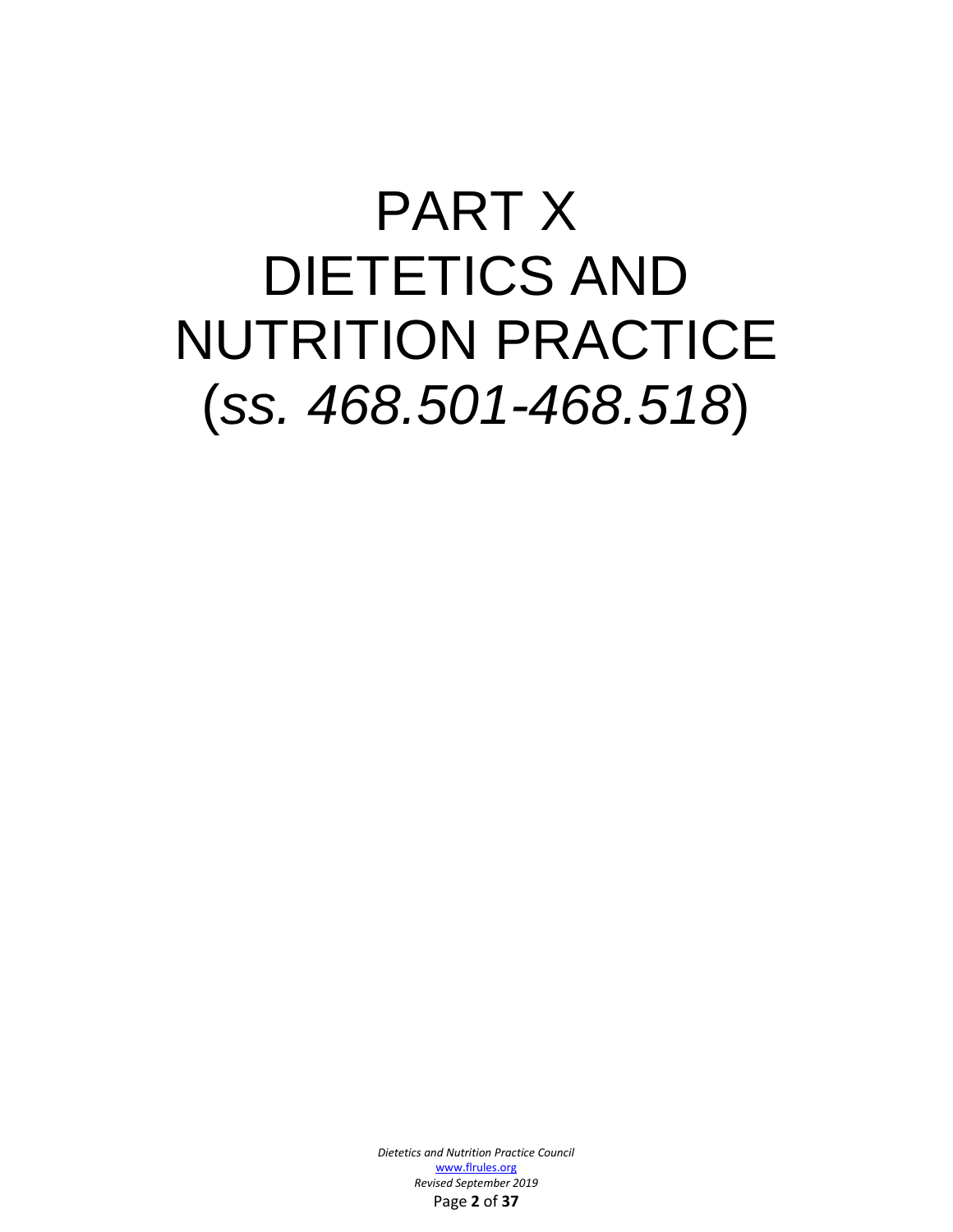#### **PART X**

#### **DIETETICS AND NUTRITION PRACTICE**

- 468.501 Short title.
- 468.502 Purpose and intent.
- 468.503 Definitions.
- 468.504 License required.
- 468.505 Exemptions; exceptions.
- 468.506 Dietetics and Nutrition Practice Council.
- 468.507 Authority to adopt rules.
- 468.508 Fees.
- 468.509 Dietitian/nutritionist; requirements for licensure.
- 468.51 Nutrition counselor; renewal of licensure.
- 468.511 Dietitian/nutritionist; temporary permit.
- 468.512 License to be displayed.
- 468.513 Dietitian/nutritionist; licensure by endorsement.
- 468.514 Renewal of license.
- 468.515 Inactive status.
- 468.516 Practice requirements.
- 468.517 Prohibitions; penalties.
- 468.518 Grounds for disciplinary action.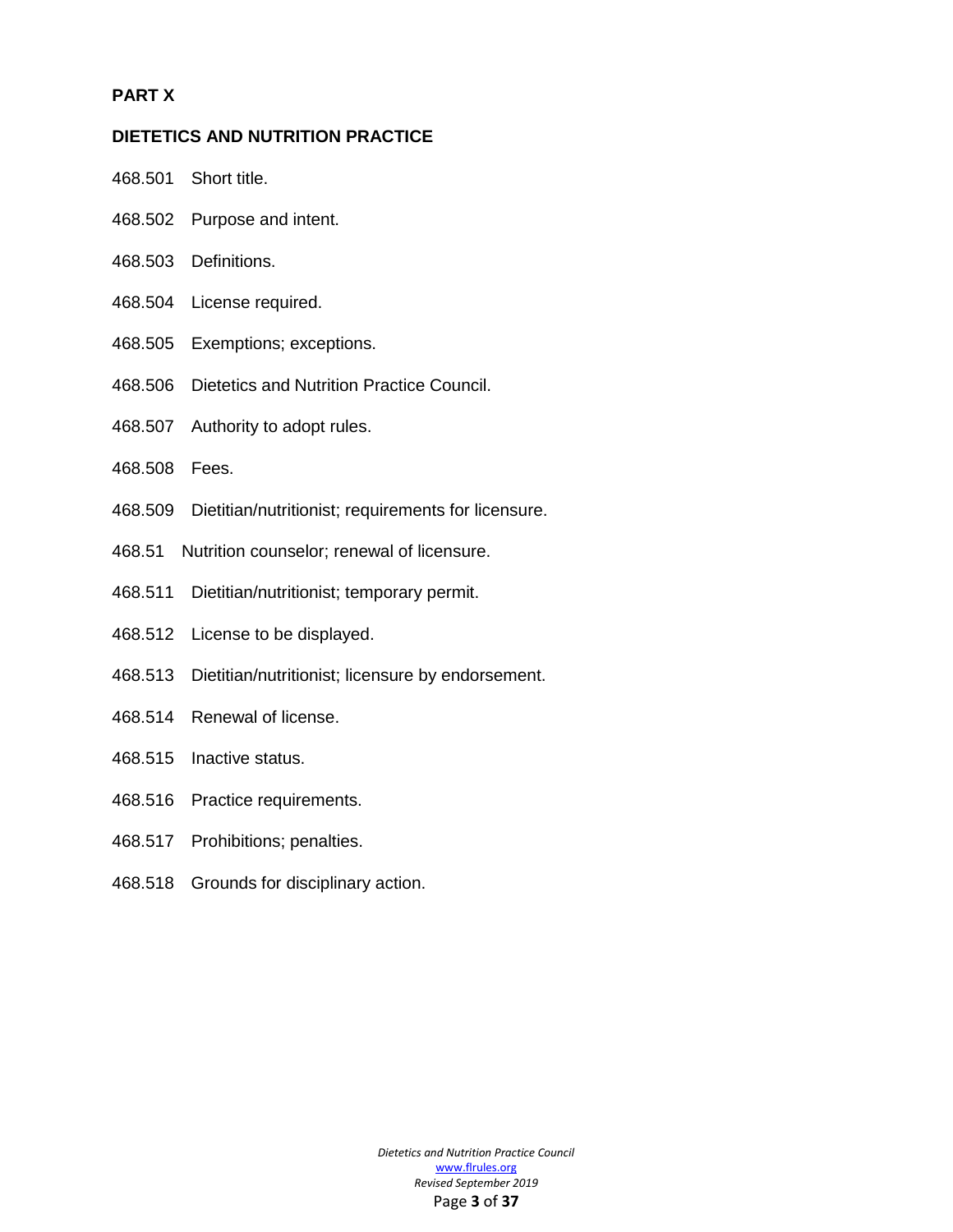**468.501 Short title**.—This part may be cited as the "Dietetics and Nutrition Practice Act."

*History.—ss. 1, 20, ch. 88-236; s. 4, ch. 91-429; s. 1, ch. 96-367.*

**468.502 Purpose and intent**.—The Legislature finds that the practice of dietetics and nutrition or nutrition counseling by unskilled and incompetent practitioners presents a danger to the public health and safety. The Legislature further finds that it is difficult for the public to make informed choices about dietitians and nutritionists and that the consequences of wrong choices could seriously endanger the public health and safety. The sole legislative purpose in enacting this part is to ensure that every person who practices dietetics and nutrition or nutrition counseling in this state meets minimum requirements for safe practice. It is the legislative intent that any person practicing dietetics and nutrition or nutrition counseling who falls below minimum competency or who otherwise presents a danger to the public be prohibited from practicing in this state. It is also the intent of the Legislature that the practice of nutrition counseling be authorized and regulated solely within the limits expressly provided by this part and any rules adopted pursuant thereto.

*History.—ss. 2, 20, ch. 88-236; s. 4, ch. 91-429; s. 2, ch. 96-367.*

**468.503 Definitions**.—As used in this part:

(1) "Board" means the Board of Medicine.

(2) "Commission" means the Commission on Dietetic Registration, the credentialing agency of the Academy of Nutrition and Dietetics.

(3) "Department" means the Department of Health.

(4) "Dietetics" means the integration and application of the principles derived from the sciences of nutrition, biochemistry, food, physiology, and management and from the behavioral and social sciences to achieve and maintain a person's health throughout the person's life. It is an integral part of preventive, diagnostic, curative, and restorative health care of individuals, groups, or both.

(5) "Dietetics and nutrition practice" shall include assessing nutrition needs and status using appropriate data; recommending appropriate dietary regimens, nutrition support, and nutrient intake; ordering therapeutic diets; improving health status through nutrition research, counseling, and education; and developing, implementing, and managing nutrition care systems, which includes, but is not limited to, evaluating, modifying, and maintaining appropriate standards of high quality in food and nutrition care services.

(6) "Dietetic technician" means a person who assists in the provision of dietetic and nutrition services under the supervision of a qualified professional.

(7) "Licensed dietitian/nutritionist" means a person licensed pursuant to s. 468.509.

(8) "Licensed nutrition counselor" means a person licensed pursuant to s. 468.51.

(9) "Nutrition assessment" means the evaluation of the nutrition needs of individuals or groups, using appropriate data to determine nutrient needs or status and make appropriate nutrition recommendations.

> *Dietetics and Nutrition Practice Council*  [www.flrules.org](http://www.flrules.org/) *Revised September 2019* Page **4** of **37**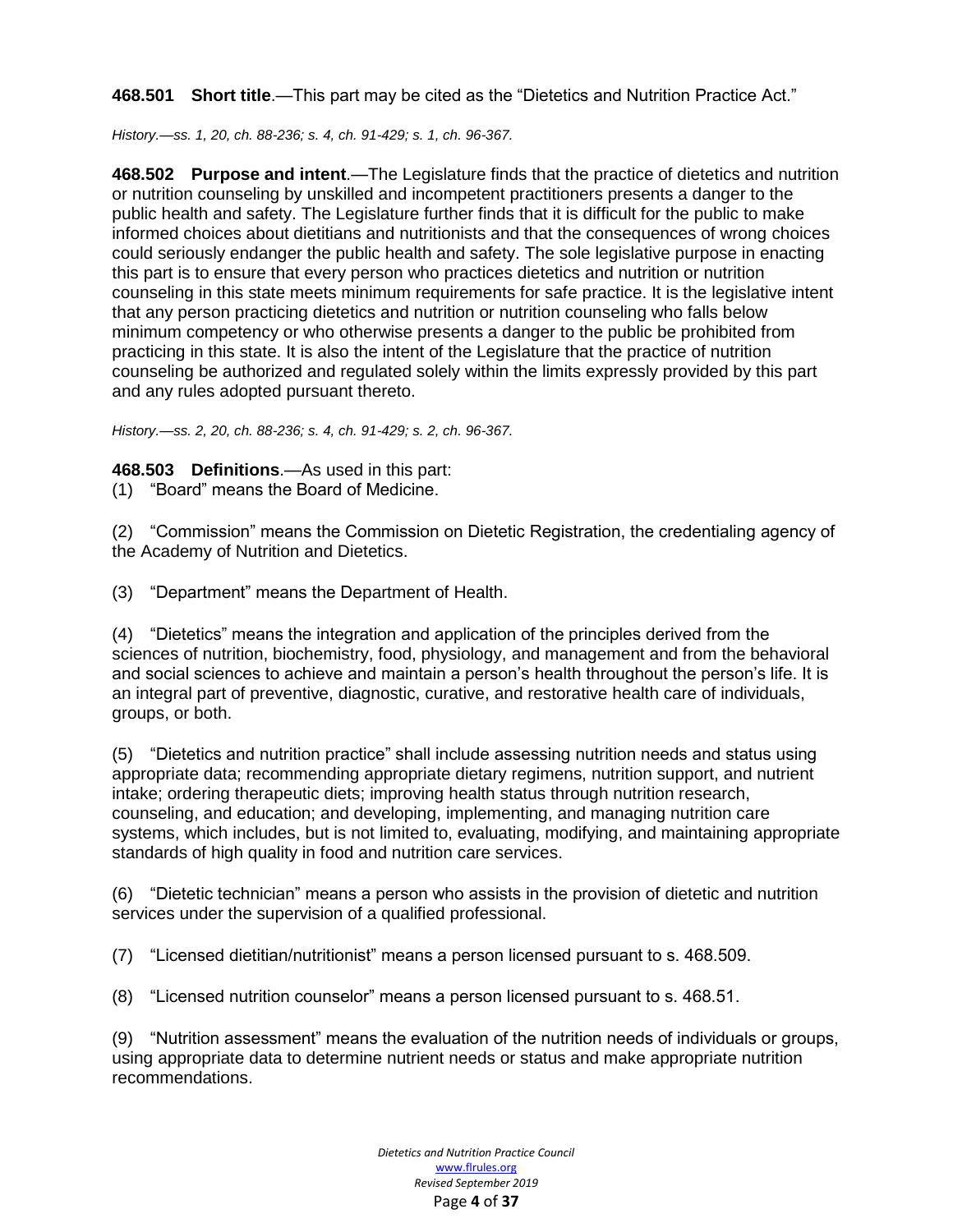(10) "Nutrition counseling" means advising and assisting individuals or groups on appropriate nutrition intake by integrating information from the nutrition assessment.

(11) "Preprofessional experience component" means a planned and continuous supervised practice experience in dietetics or nutrition.

(12) "Registered dietitian" or "registered dietitian/nutritionist" means an individual registered with the commission.

*History.—ss. 3, 20, ch. 88-236; s. 4, ch. 91-429; s. 144, ch. 94-218; s. 3, ch. 96-367; s. 1, ch. 2015-125; s. 57, ch. 2016-10.*

**468.504 License required**.—No person may engage for remuneration in dietetics and nutrition practice or nutrition counseling or hold himself or herself out as a practitioner of dietetics and nutrition practice or nutrition counseling unless the person is licensed in accordance with the provisions of this part.

*History.—ss. 4, 20, ch. 88-236; s. 4, ch. 91-429; s. 4, ch. 96-367.*

#### **468.505 Exemptions; exceptions**.—

(1) Nothing in this part may be construed as prohibiting or restricting the practice, services, or activities of:

(a) A person licensed in this state under chapter 457, chapter 458, chapter 459, chapter 460, chapter 461, chapter 462, chapter 463, part I of chapter 464, chapter 465, chapter 466, chapter 480, chapter 490, or chapter 491, when engaging in the profession or occupation for which he or she is licensed, or of any person employed by and under the supervision of the licensee when rendering services within the scope of the profession or occupation of the licensee.

(b) A person employed as a dietitian by the government of the United States, if the person engages in dietetics solely under direction or control of the organization by which the person is employed.

(c) A person employed as a cooperative extension home economist.

(d) A person pursuing a course of study leading to a degree in dietetics and nutrition from a program or school accredited pursuant to s. 468.509(2), if the activities and services constitute a part of a supervised course of study and if the person is designated by a title that clearly indicates the person's status as a student or trainee.

(e) A person fulfilling the supervised experience component of s. 468.509, if the activities and services constitute a part of the experience necessary to meet the requirements of s. 468.509.

(f) Any dietitian or nutritionist from another state practicing dietetics or nutrition incidental to a course of study when taking or giving a postgraduate course or other course of study in this state, provided such dietitian or nutritionist is licensed in another jurisdiction or is a registered dietitian or holds an appointment on the faculty of a school accredited pursuant to s. 468.509(2).

(g) A person who markets or distributes food, food materials, or dietary supplements, or any person who engages in the explanation of the use and benefits of those products or the

> *Dietetics and Nutrition Practice Council*  [www.flrules.org](http://www.flrules.org/) *Revised September 2019* Page **5** of **37**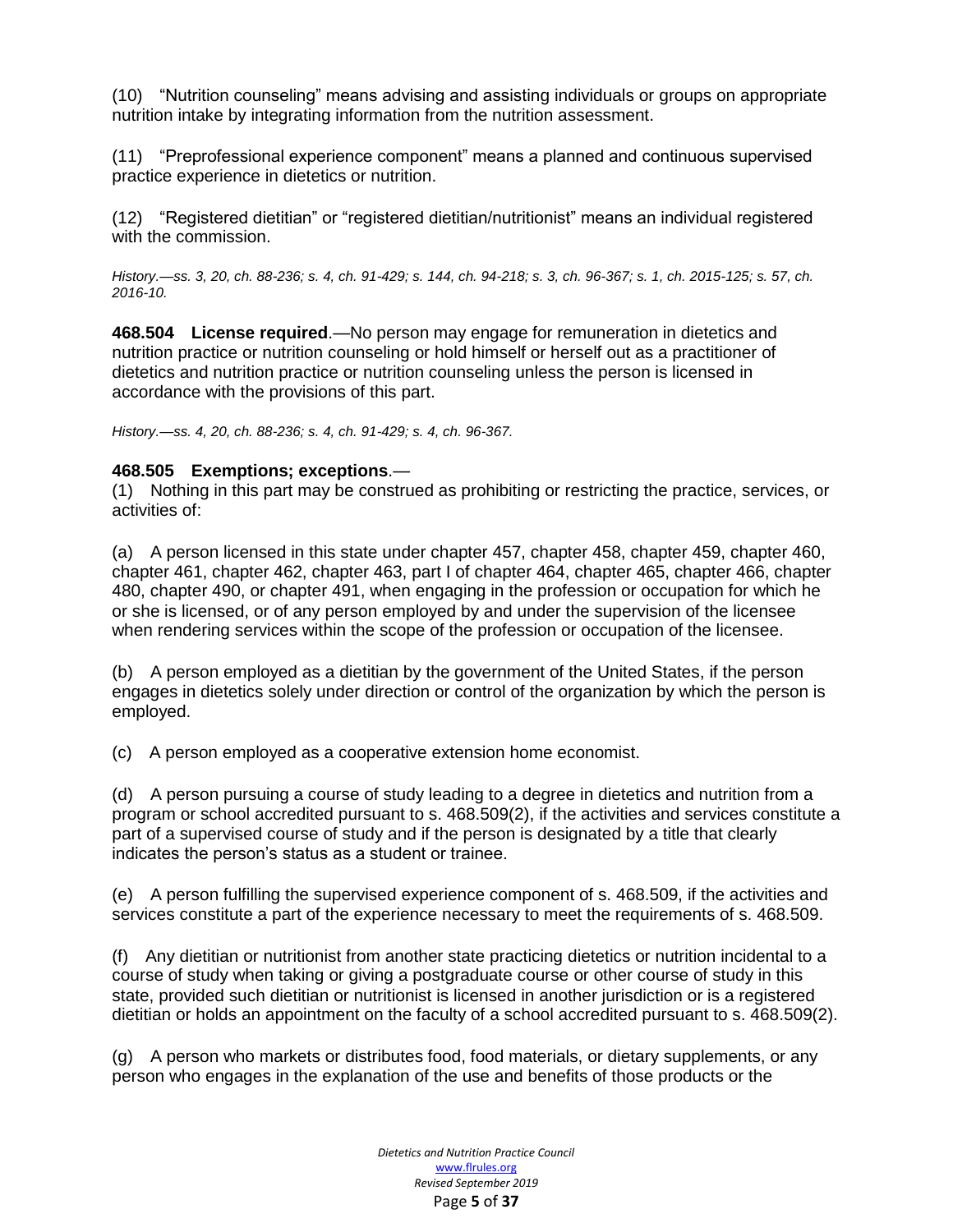preparation of those products, if that person does not engage for a fee in dietetics and nutrition practice or nutrition counseling.

(h) A person who markets or distributes food, food materials, or dietary supplements, or any person who engages in the explanation of the use of those products or the preparation of those products, as an employee of an establishment permitted pursuant to chapter 465.

(i) An educator who is in the employ of a nonprofit organization approved by the council; a federal, state, county, or municipal agency, or other political subdivision; an elementary or secondary school; or an accredited institution of higher education the definition of which, as provided in s. 468.509(2), applies to other sections of this part, insofar as the activities and services of the educator are part of such employment.

(j) Any person who provides weight control services or related weight control products, provided the program has been reviewed by, consultation is available from, and no program change can be initiated without prior approval by a licensed dietitian/nutritionist, a dietitian or nutritionist licensed in another state that has licensure requirements considered by the council to be at least as stringent as the requirements for licensure under this part, or a registered dietitian.

(k) A person employed by a hospital licensed under chapter 395, by a nursing home licensed under part II of chapter 400, by an assisted living facility licensed under chapter 429, or by a continuing care facility certified under chapter 651, if the person is employed in compliance with the laws and rules adopted thereunder regarding the operation of its dietetic department.

(l) A person employed by a nursing facility exempt from licensing under s. 395.002(12), or a person exempt from licensing under s. 464.022.

(m) A person employed as a dietetic technician.

(2) Nothing in this part may be construed to prohibit or limit any person from the free dissemination of information, or from conducting a class or seminar or giving a speech, related to nutrition.

(3) The provisions of this part have no application to the practice of the religious tenets of any church in this state.

(4) Notwithstanding any other provision of this part, an individual registered by the commission has the right to use the title "Registered Dietitian" or "Registered Dietitian/Nutritionist," and the designation "R.D." or "R.D.N." An individual certified by the Certification Board for Nutrition Specialists has the right to use the title "Certified Nutrition Specialist" and the designation "CNS," and an individual certified by the American Clinical Board of Nutrition has the right to use the title "Diplomate of the American Clinical Board of Nutrition" and use the designation "DACBN."

*History.—ss. 5, 20, ch. 88-236; s. 4, ch. 91-429; s. 86, ch. 92-289; s. 41, ch. 95-210; s. 5, ch. 96-367; s. 39, ch. 98- 89; s. 63, ch. 98-171; s. 127, ch. 2000-153; s. 134, ch. 2000-318; s. 94, ch. 2006-197; s. 179, ch. 2007-230; s. 2, ch. 2015-125.*

> *Dietetics and Nutrition Practice Council*  [www.flrules.org](http://www.flrules.org/) *Revised September 2019* Page **6** of **37**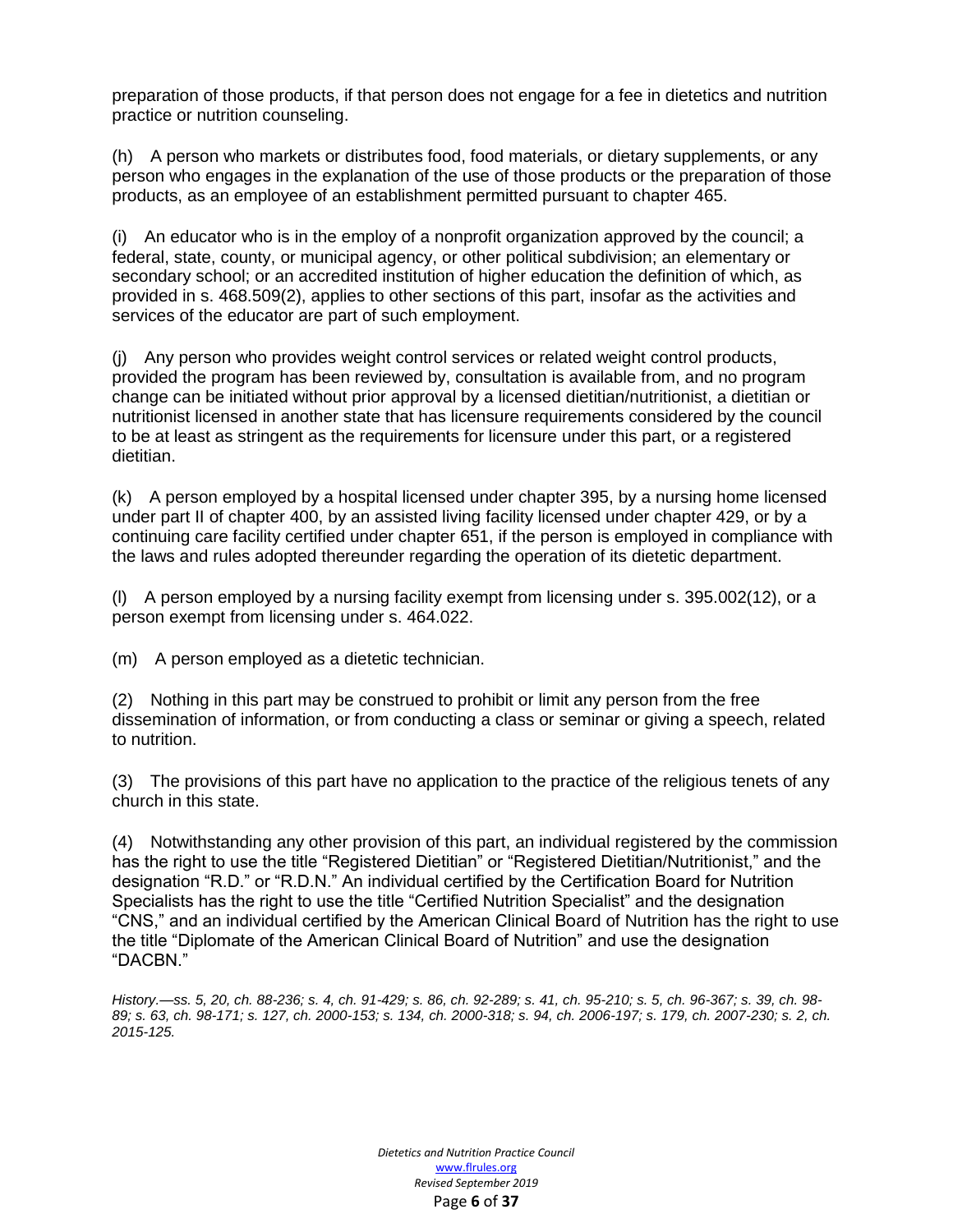**468.506 Dietetics and Nutrition Practice Council.**—There is created the Dietetics and Nutrition Practice Council under the supervision of the board. The council shall consist of four persons licensed under this part and one consumer who is 60 years of age or older. Council members shall be appointed by the board. Licensed members shall be appointed based on the proportion of licensees within each of the respective disciplines. Members shall be appointed for 4-year staggered terms. In order to be eligible for appointment, each licensed member must have been a licensee under this part for at least 3 years prior to his or her appointment. No council member shall serve more than two successive terms. The board may delegate such powers and duties to the council as it may deem proper to carry out the operations and procedures necessary to effectuate the provisions of this part. However, the powers and duties delegated to the council by the board must encompass both dietetics and nutrition practice and nutrition counseling. Any time there is a vacancy on the council, any professional association composed of persons licensed under this part may recommend licensees to fill the vacancy to the board in a number at least twice the number of vacancies to be filled, and the board may appoint from the submitted list, in its discretion, any of those persons so recommended. Any professional association composed of persons licensed under this part may file an appeal regarding a council appointment with the State Surgeon General, whose decision shall be final. The board shall fix council members' compensation and pay their expenses in the same manner as provided in s. 456.011.

*History.—ss. 6, 19, 20, ch. 88-236; ss. 4, 5, ch. 91-429; s. 6, ch. 96-367; s. 91, ch. 98-166; s. 130, ch. 99-397; s. 150, ch. 2000-160; s. 94, ch. 2008-6.*

**468.507 Authority to adopt rules**.—The board has authority to adopt rules pursuant to ss. 120.536(1) and 120.54 to implement the provisions of this part and chapter 456 conferring duties upon it. The powers and duties of the board as set forth in this part shall in no way limit or interfere with the powers and duties of the board as set forth in chapter 458. All powers and duties of the board set forth in this part shall be supplemental and additional powers and duties to those conferred upon the board by chapter 458.

*History.—ss. 7, 20, ch. 88-236; s. 4, ch. 91-429; s. 7, ch. 96-367; s. 92, ch. 98-166; s. 136, ch. 98-200; s. 151, ch. 2000-160.*

**468.508 Fees**.—The board shall, by rule, establish fees to be paid for applications and examination, reexamination, licensing and renewal, licensure by endorsement, temporary permits, renewal, renewal of inactive licenses, reactivation of inactive licenses, recordmaking, and recordkeeping. The board shall establish fees which are adequate to administer and implement the provisions of this part.

(1) The application fee shall not exceed \$100 and shall not be refundable.

(2) The examination fee shall not exceed \$500 and shall be refundable if the applicant is found to be ineligible to take the licensure examination.

- (3) The initial licensure fee shall not exceed \$500.
- (4) The fee for reexamination shall not exceed \$250.
- (5) The biennial renewal fee shall not exceed \$500.
- (6) The fee for licensure by endorsement shall not exceed \$350.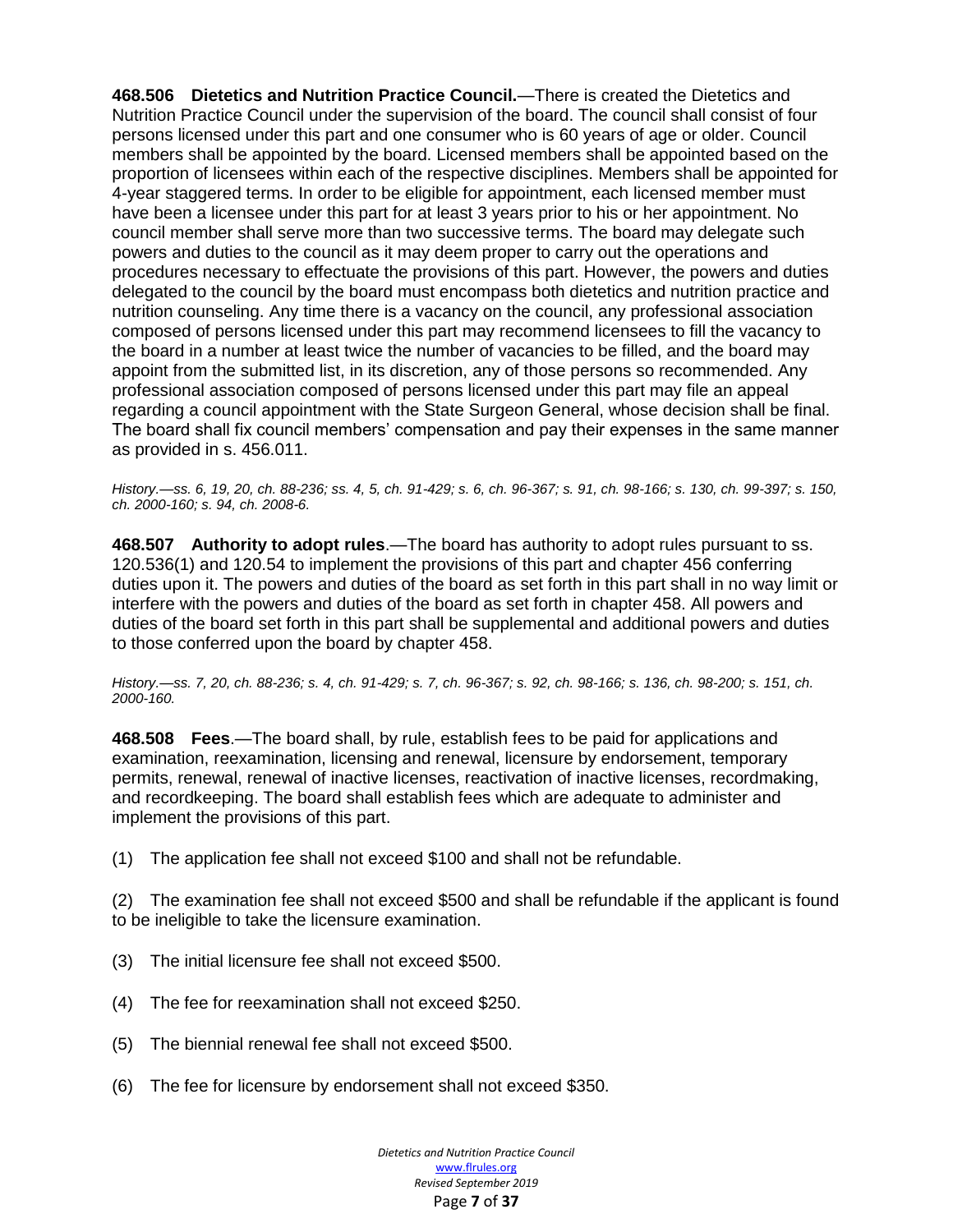(7) The fee for a temporary permit shall not exceed \$200.

(8) The fee for reactivation of an inactive license shall not exceed \$50.

*History.—ss. 8, 20, ch. 88-236; s. 43, ch. 89-162; s. 44, ch. 89-374; s. 4, ch. 91-429; s. 8, ch. 96-367.*

#### **468.509 Dietitian/nutritionist; requirements for licensure**.—

(1) Any person desiring to be licensed as a dietitian/nutritionist shall apply to the department to take the licensure examination.

(2) The department shall examine any applicant who the board certifies has completed the application form and remitted the application and examination fees specified in s. 468.508 and who:

(a)1. Possesses a baccalaureate or postbaccalaureate degree with a major course of study in human nutrition, food and nutrition, dietetics, or food management, or an equivalent major course of study, from a school or program accredited, at the time of the applicant's graduation, by the appropriate accrediting agency recognized by the Commission on Recognition of Postsecondary Accreditation and the United States Department of Education; and

2. Has completed a preprofessional experience component of not less than 900 hours or has education or experience determined to be equivalent by the board; or

(b)1. Has an academic degree, from a foreign country, that has been validated by an accrediting agency approved by the United States Department of Education as equivalent to the baccalaureate or postbaccalaureate degree conferred by a regionally accredited college or university in the United States;

2. Has completed a major course of study in human nutrition, food and nutrition, dietetics, or food management; and

3. Has completed a preprofessional experience component of not less than 900 hours or has education or experience determined to be equivalent by the board.

(3) The board shall waive the examination requirement for an applicant who presents evidence satisfactory to the board that the applicant is:

(a) A registered dietitian or registered dietitian/nutritionist who is registered with the commission and complies with the qualifications under this section; or

(b) A certified nutrition specialist who is certified by the Certification Board for Nutrition Specialists or who is a Diplomate of the American Clinical Board of Nutrition and complies with the qualifications under this section.

(4) The department shall license as a dietitian/nutritionist any applicant who has remitted the initial licensure fee and has passed the examination in accordance with this section.

*History.—ss. 9, 20, ch. 88-236; s. 25, ch. 91-220; s. 4, ch. 91-429; s. 27, ch. 94-310; s. 9, ch. 96-367; s. 3, ch. 2015- 125; s. 58, ch. 2016-10.*

> *Dietetics and Nutrition Practice Council*  [www.flrules.org](http://www.flrules.org/) *Revised September 2019* Page **8** of **37**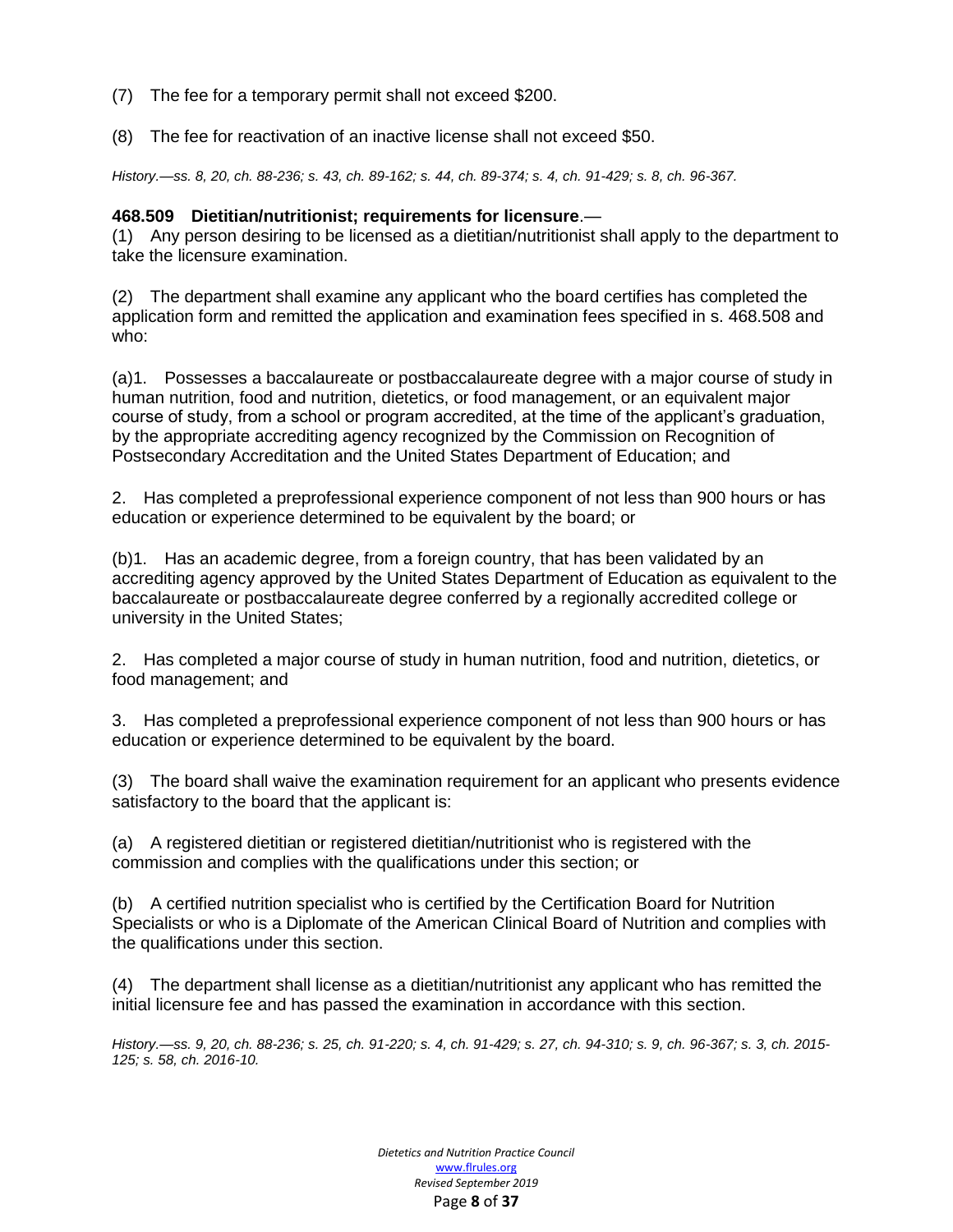**468.51 Nutrition counselor; renewal of licensure.**—Any person previously certified as qualified by the board and holding a license to practice as a nutrition counselor in this state which was issued during the period from July 1, 1988, to March 30, 1997, based upon documentation that the person was employed as a practitioner of nutrition counseling previous to and on April 1, 1988, shall be eligible to renew his or her license pursuant to s. 468.514.

*History.—ss. 10, 20, ch. 88-236; s. 4, ch. 91-429; ss. 10, 11, ch. 96-367.*

#### **468.511 Dietitian/nutritionist; temporary permit**.—

(1) A temporary permit to practice dietetics and nutrition may be issued by the board on the filing of an application, payment of a temporary permit fee, and the submission of evidence of the successful completion of the educational requirement under s. 468.509. The initial application shall be signed by the supervising licensee.

(2) A person practicing under a temporary permit shall be under the supervision and direction of a licensed dietitian/nutritionist.

(3) A temporary permit shall expire 1 year from the date of issuance.

(4) One extension of a temporary permit may be granted for good cause shown.

(5) If the board determines that an applicant is qualified to be licensed by endorsement under s. 468.513, the board may issue the applicant a temporary permit to practice dietetics and nutrition until the next board meeting at which license applications are to be considered, but not for a longer period of time.

(6) If the board determines that an applicant has not passed an examination recognized by the board and is not qualified to be licensed by endorsement, but has otherwise met all the requirements of s. 468.509 and has made application for the next scheduled examination, the board may issue the applicant a temporary permit allowing him or her to practice dietetics and nutrition under the supervision of a licensed dietitian/nutritionist until notification of the results of the examination.

*History.—ss. 11, 20, ch. 88-236; s. 4, ch. 91-429; s. 12, ch. 96-367.*

#### **468.512 License to be displayed**.—

(1)(a) A licensed dietitian/nutritionist may use the words "dietitian," "licensed dietitian," "nutritionist," or "licensed nutritionist," in connection with the licensee's name or place of business, to denote licensure under this part.

(b) A licensed nutrition counselor may use the words "nutrition counselor," "licensed nutrition counselor," "nutritionist," or "licensed nutritionist," in connection with the licensee's name or place of business, to denote licensure under this part.

> *Dietetics and Nutrition Practice Council*  [www.flrules.org](http://www.flrules.org/) *Revised September 2019* Page **9** of **37**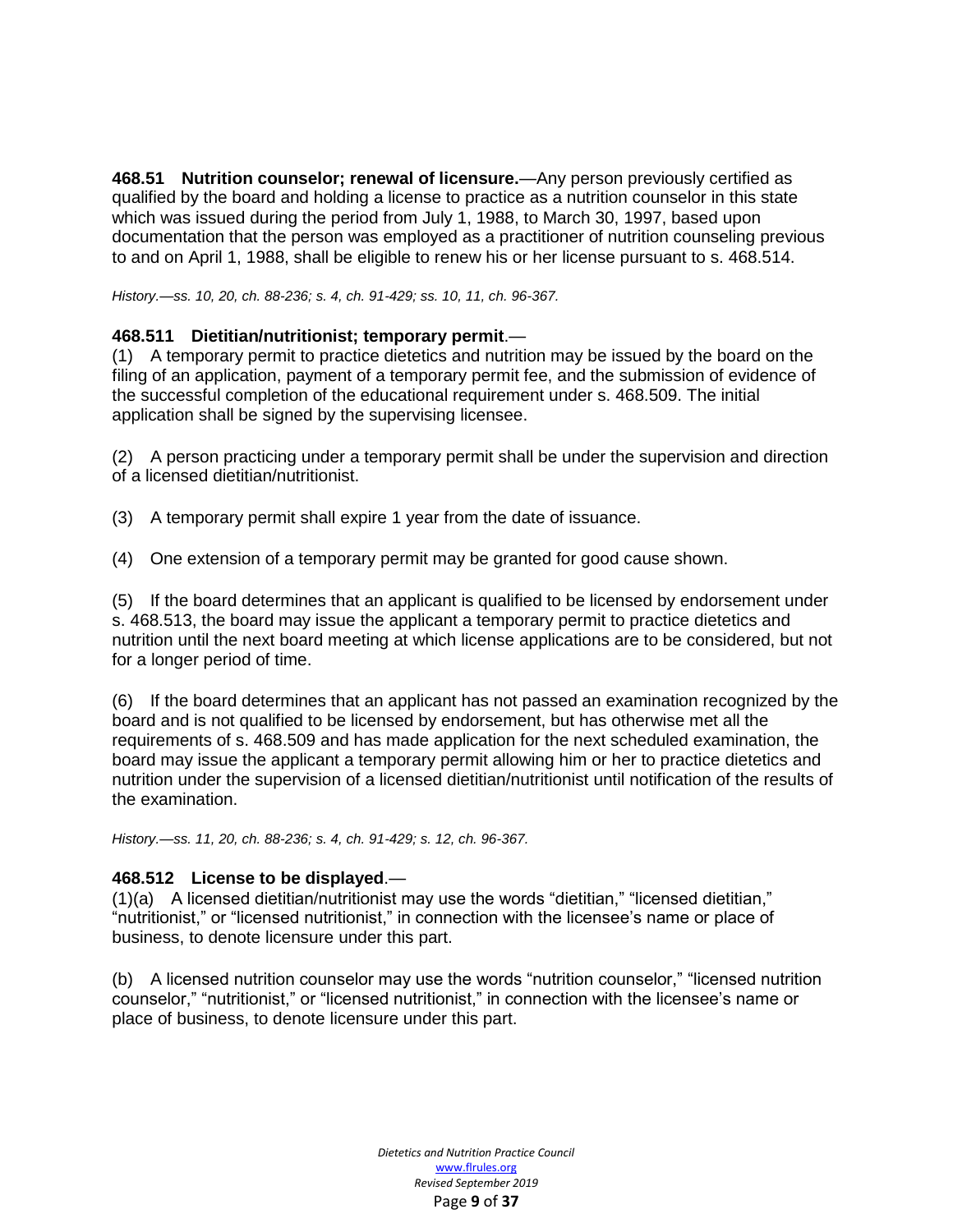(2) Each person to whom a license is issued under this part shall keep such license conspicuously displayed in his or her office, place of business, or place of employment and, whenever required, shall exhibit such license to any member or authorized representative of the board.

*History.—ss. 12, 20, ch. 88-236; s. 4, ch. 91-429; s. 13, ch. 96-367.*

#### **468.513 Dietitian/nutritionist; licensure by endorsement.**—

(1) The department shall issue a license to practice dietetics and nutrition by endorsement to any applicant who the board certifies as qualified, upon receipt of a completed application and the fee specified in s. 468.508.

(2) The board shall certify as qualified for licensure by endorsement under this section any applicant who:

(a) Presents evidence satisfactory to the board that he or she is a registered dietitian; or

(b) Holds a valid license to practice dietetics or nutrition issued by another state, district, or territory of the United States, if the criteria for issuance of such license are determined by the board to be substantially equivalent to or more stringent than those of this state.

(3) The department shall not issue a license by endorsement under this section to any applicant who is under investigation in any jurisdiction for any act which would constitute a violation of this part or chapter 456 until such time as the investigation is complete and disciplinary proceedings have been terminated.

*History.—ss. 13, 20, ch. 88-236; s. 4, ch. 91-429; s. 14, ch. 96-367; s. 93, ch. 98-166; s. 152, ch. 2000-160; s. 59, ch. 2016-10.*

#### **468.514 Renewal of license**.—

(1) The department shall renew a license under this part upon receipt of the renewal application, fee, and proof of the successful completion of continuing education requirements as determined by the board.

(2) The department shall adopt rules establishing a procedure for the biennial renewal of licenses under this part.

*History.—ss. 14, 20, ch. 88-236; s. 4, ch. 91-429; s. 202, ch. 94-119; s. 15, ch. 96-367; s. 60, ch. 2016-10.*

#### **468.515 Inactive status**.—

(1) A license under this part which has become inactive may be reactivated pursuant to this section.

(2) The department shall reactivate a license under this part upon receipt of the reactivation application, fee, and proof of the successful completion of continuing education prescribed by the board.

> *Dietetics and Nutrition Practice Council*  [www.flrules.org](http://www.flrules.org/) *Revised September 2019* Page **10** of **37**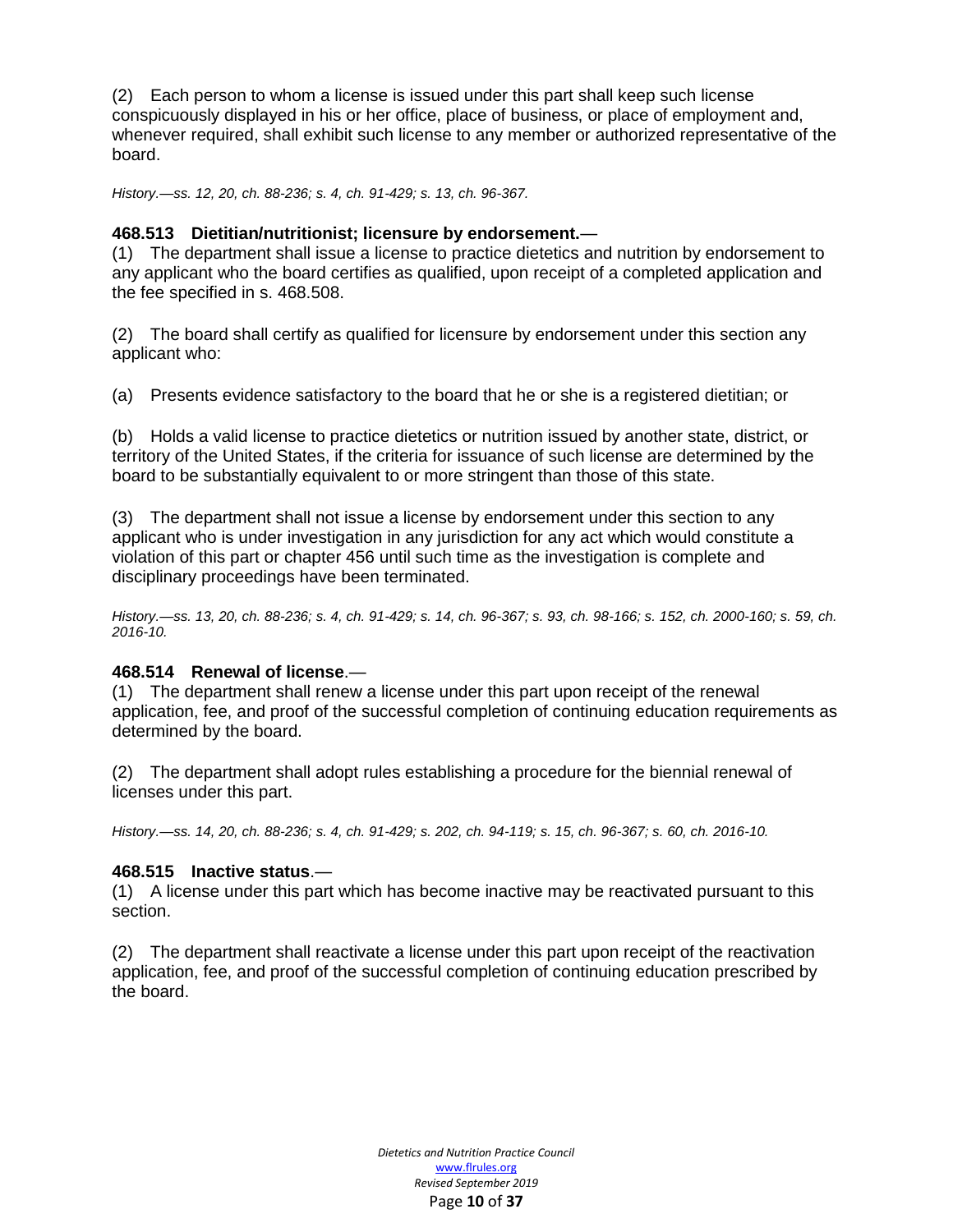(3) The board shall adopt rules relating to licenses under this part which have become inactive and for the reactivation of inactive licenses. The board shall prescribe, by rule, continuing education requirements for reactivating a license. The continuing education requirements for reactivating a license may not exceed 20 classroom hours for each year the license was inactive.

*History.—ss. 15, 20, ch. 88-236; s. 4, ch. 91-429; s. 203, ch. 94-119; s. 16, ch. 96-367; s. 61, ch. 2016-10.*

#### **468.516 Practice requirements**.—

(1)(a) A licensee under this part shall not implement a dietary plan for a condition for which the patient is under the active care of a physician licensed under chapter 458 or chapter 459, without the oral or written dietary order of the referring physician. In the event the licensee is unable to obtain authorization or consultation after a good faith effort to obtain it from the physician, the licensee may use professional discretion in providing nutrition services until authorization or consultation is obtained from the physician.

(b) The licensee shall refer a patient to a physician licensed under chapter 458 or chapter 459 upon the recognition of a condition within the scope of practice as authorized under chapter 458 or chapter 459, unless the patient has been referred by or is currently being treated by a physician licensed under chapter 458 or chapter 459.

(2)(a) A licensee under this part shall not implement a dietary plan for a chiropractic condition for which the patient is under the active care of a chiropractic physician licensed under chapter 460, without the oral or written dietary order of the referring chiropractic physician. In the event the licensee is unable to obtain authorization or consultation after a good faith effort to obtain it from the chiropractic physician, the licensee may use professional discretion in providing nutrition services until authorization or consultation is obtained from the chiropractic physician.

(b) The licensee shall refer a patient to a chiropractic physician licensed under chapter 460 upon the recognition of a condition within the scope of practice as authorized under chapter 460, unless the patient has been referred or is currently being treated by a chiropractic physician licensed under chapter 460.

(3) This section does not preclude a licensed dietitian/nutritionist from independently ordering a therapeutic diet if otherwise authorized to order such a diet in this state.

*History.—ss. 16, 20, ch. 88-236; s. 4, ch. 91-429; s. 17, ch. 96-367; s. 4, ch. 2015-125.*

#### **468.517 Prohibitions; penalties**.—

(1) A person may not knowingly:

(a) Engage in dietetics and nutrition practice or nutrition counseling for remuneration unless the person is licensed under this part;

(b) Use the name or title "dietitian," "licensed dietitian," "nutritionist," "licensed nutritionist," "nutrition counselor," or "licensed nutrition counselor," or any other words, letters, abbreviations, or insignia indicating or implying that he or she is a dietitian, nutritionist, or nutrition counselor, or otherwise hold himself or herself out as such, unless the person is the holder of a valid license issued under this part;

(c) Present as his or her own the license of another;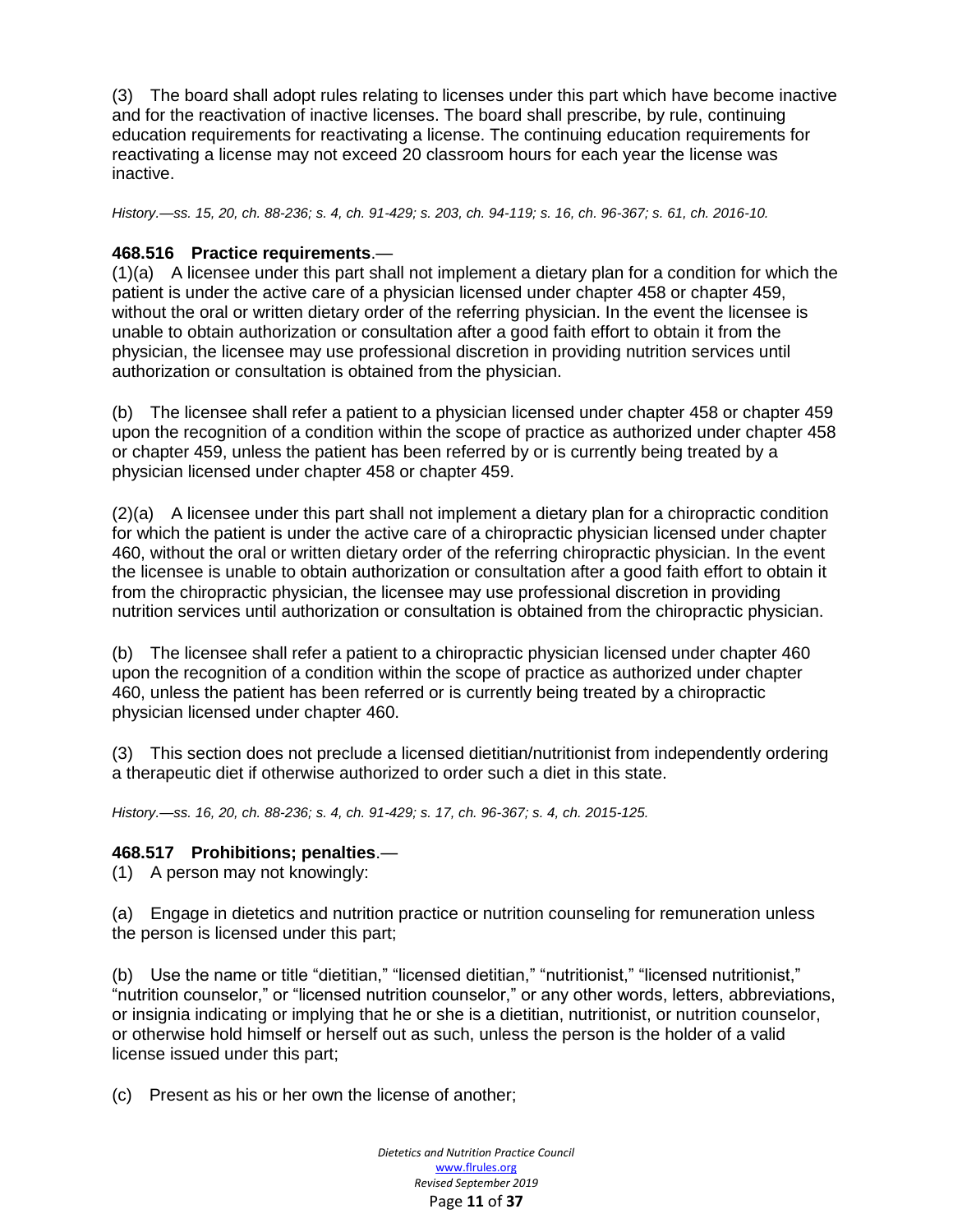(d) Give false or forged evidence to the board or a member thereof;

(e) Use or attempt to use a license that has been suspended, revoked, or placed on inactive or delinquent status;

(f) Employ unlicensed persons to engage in dietetics and nutrition practice or nutrition counseling; or

(g) Conceal information relative to any violation of this part.

(2) A person who violates any provision of this section commits a misdemeanor of the first degree, punishable as provided in s. 775.082 or s. 775.083.

*History.—ss. 17, 20, ch. 88-236; s. 100, ch. 91-224; s. 4, ch. 91-429; s. 204, ch. 94-119; s. 18, ch. 96-367.*

#### **468.518 Grounds for disciplinary action**.—

(1) The following acts constitute grounds for denial of a license or disciplinary action, as specified in s. 456.072(2):

(a) Violating any provision of this part, any board or department rule adopted pursuant thereto, or any lawful order of the board or department previously entered in a disciplinary hearing held pursuant to this part, or failing to comply with a lawfully issued subpoena of the department. The provisions of this paragraph also apply to any order or subpoena previously issued by the Department of Health during its period of regulatory control over this part.

(b) Being unable to engage in dietetics and nutrition practice or nutrition counseling with reasonable skill and safety to patients by reason of illness or use of alcohol, drugs, narcotics, chemicals, or any other type of material or as a result of any mental or physical condition.

1. A licensee whose license is suspended or revoked pursuant to this paragraph shall, at reasonable intervals, be given an opportunity to demonstrate that he or she can resume the competent practice of dietetics and nutrition or nutrition counseling with reasonable skill and safety to patients.

2. Neither the record of the proceeding nor the orders entered by the board in any proceeding under this paragraph may be used against a licensee in any other proceeding.

(c) Attempting to procure or procuring a license to practice dietetics and nutrition or nutrition counseling by fraud or material misrepresentation of material fact.

(d) Having a license to practice dietetics and nutrition or nutrition counseling revoked, suspended, or otherwise acted against, including the denial of licensure by the licensing authority of another state, district, territory, or country.

(e) Being convicted or found guilty of, or entering a plea of nolo contendere to, regardless of adjudication, a crime in any jurisdiction which directly relates to the practice of dietetics and nutrition or nutrition counseling or the ability to practice dietetics and nutrition or nutrition counseling.

> *Dietetics and Nutrition Practice Council*  [www.flrules.org](http://www.flrules.org/) *Revised September 2019* Page **12** of **37**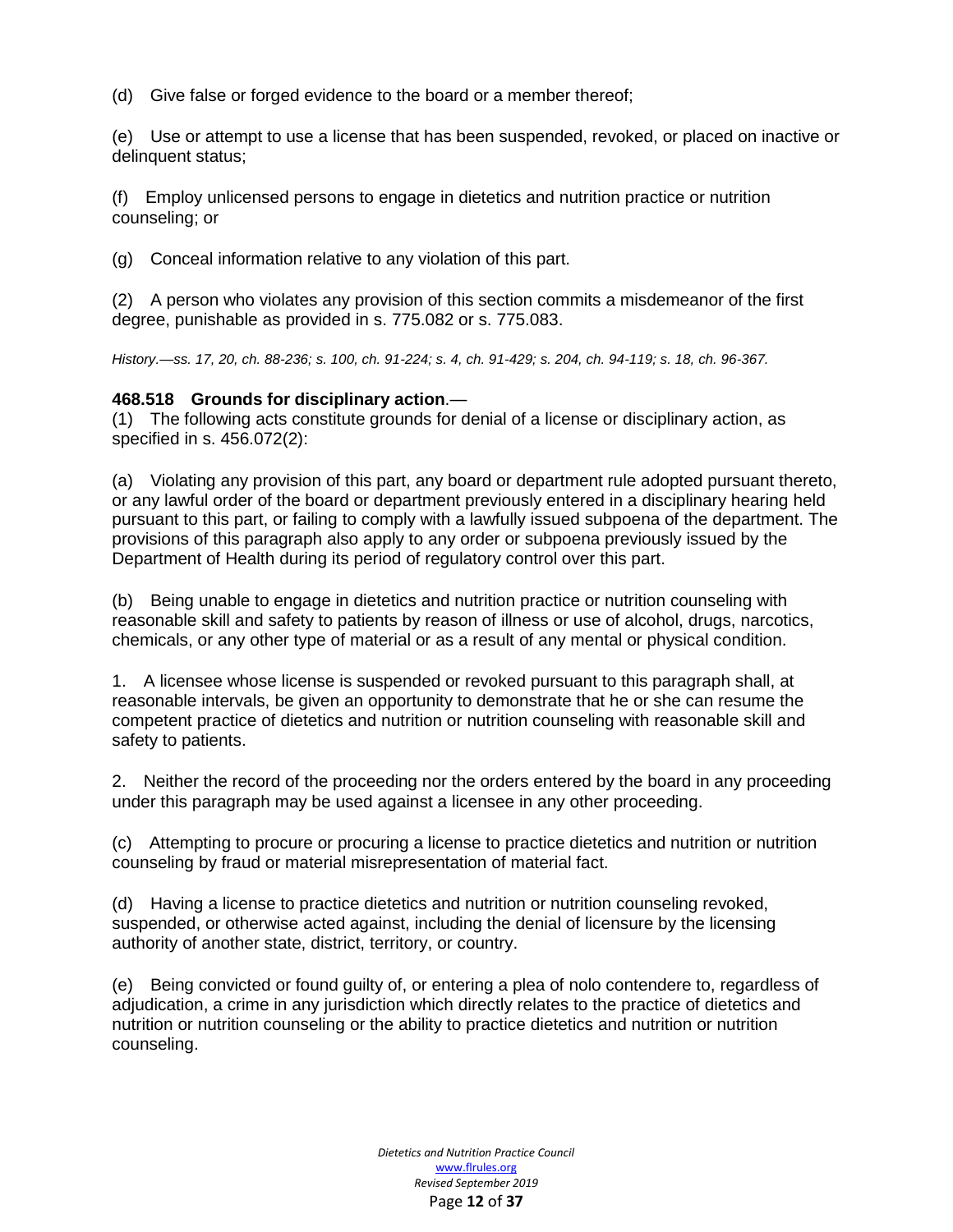(f) Making or filing a report or record that the licensee knows to be false, willfully failing to file a report or record required by state or federal law, willfully impeding or obstructing such filing, or inducing another person to impede or obstruct such filing. Such reports or records include only those that are signed in the capacity of a licensed dietitian/nutritionist or licensed nutrition counselor.

(g) Advertising goods or services in a manner that is fraudulent, false, deceptive, or misleading in form or content.

(h) Committing an act of fraud or deceit, or of negligence, incompetency, or misconduct in the practice of dietetics and nutrition or nutrition counseling.

(i) Practicing with a revoked, suspended, inactive, or delinquent license.

(j) Treating or undertaking to treat human ailments by means other than by dietetics and nutrition practice or nutrition counseling.

(k) Failing to maintain acceptable standards of practice as set forth by the board and the council in rules adopted pursuant to this part.

(l) Engaging directly or indirectly in the dividing, transferring, assigning, rebating, or refunding of fees received for professional services, or profiting by means of a credit or other valuable consideration, such as an unearned commission, discount, or gratuity, with any person referring a patient or with any relative or business associate of the referring person. Nothing in this part prohibits the members of any regularly and properly organized business entity that is composed of licensees under this part and recognized under the laws of this state from making any division of their total fees among themselves as they determine necessary.

(m) Advertising, by or on behalf of a licensee under this part, any method of assessment or treatment which is experimental or without generally accepted scientific validation.

(n) Violating any provision of this chapter or chapter 456, or any rules adopted pursuant thereto.

(2) The board may enter an order denying licensure or imposing any of the penalties in s. 456.072(2) against any applicant for licensure or licensee who is found guilty of violating any provision of subsection (1) of this section or who is found guilty of violating any provision of s. 456.072(1).

(3) The department shall reissue the license of a disciplined dietitian/nutritionist or nutrition counselor upon certification by the board that the disciplined dietitian/nutritionist or nutrition counselor has complied with all of the terms and conditions set forth in the final order.

*History.—ss. 18, 20, ch. 88-236; s. 4, ch. 91-429; s. 205, ch. 94-119; s. 19, ch. 96-367; s. 94, ch. 98-166; s. 41, ch. 2001-277; s. 17, ch. 2005-240; s. 62, ch. 2016-10.*

> *Dietetics and Nutrition Practice Council*  [www.flrules.org](http://www.flrules.org/) *Revised September 2019* Page **13** of **37**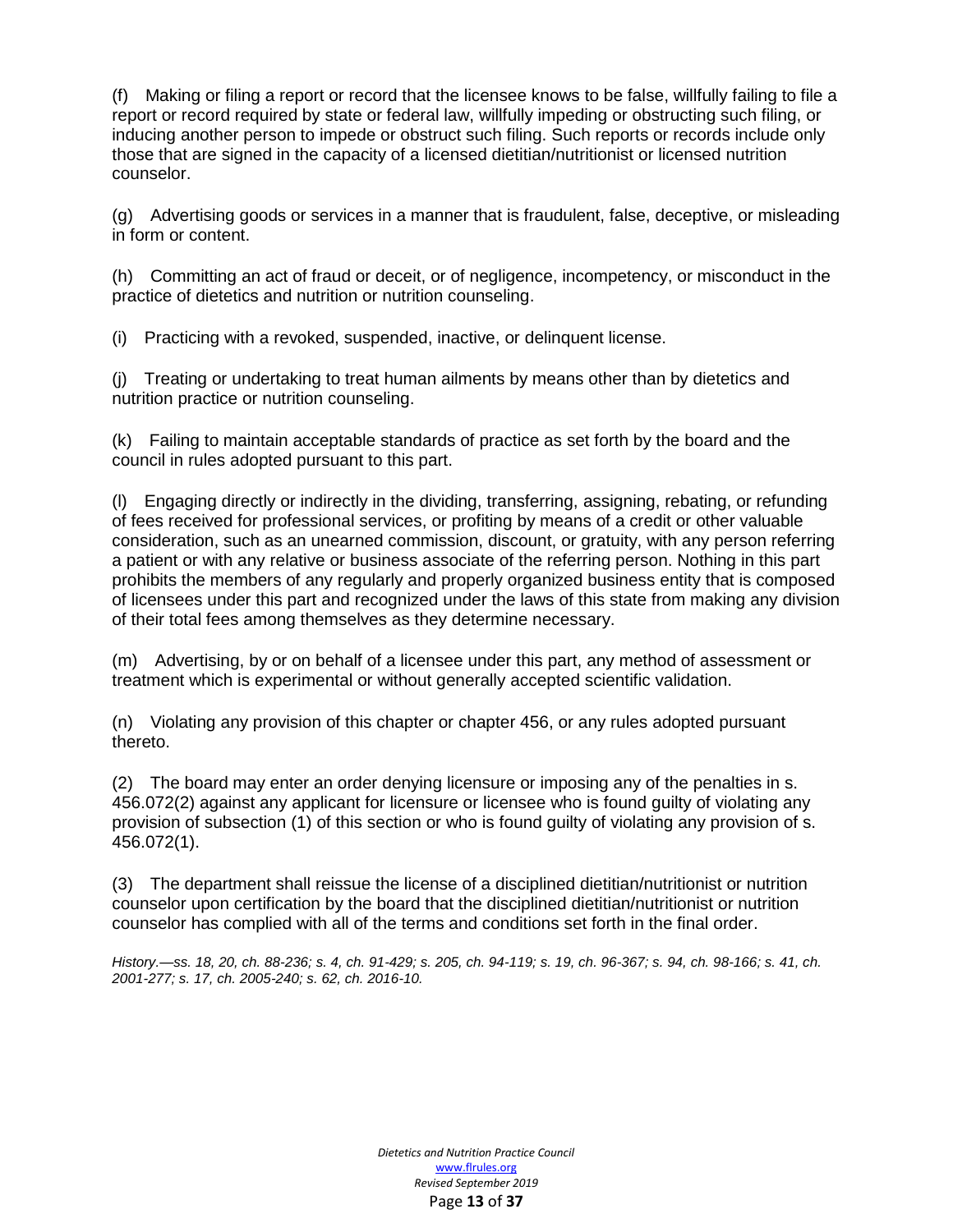## **FLORIDA ADMINISTRATIVE CODE Dietetics and Nutrition Practice Council Chapters 64B8-40 thru 64B8-45**

*Dietetics and Nutrition Practice Council*  [www.flrules.org](http://www.flrules.org/) *Revised September 2019* Page **14** of **37**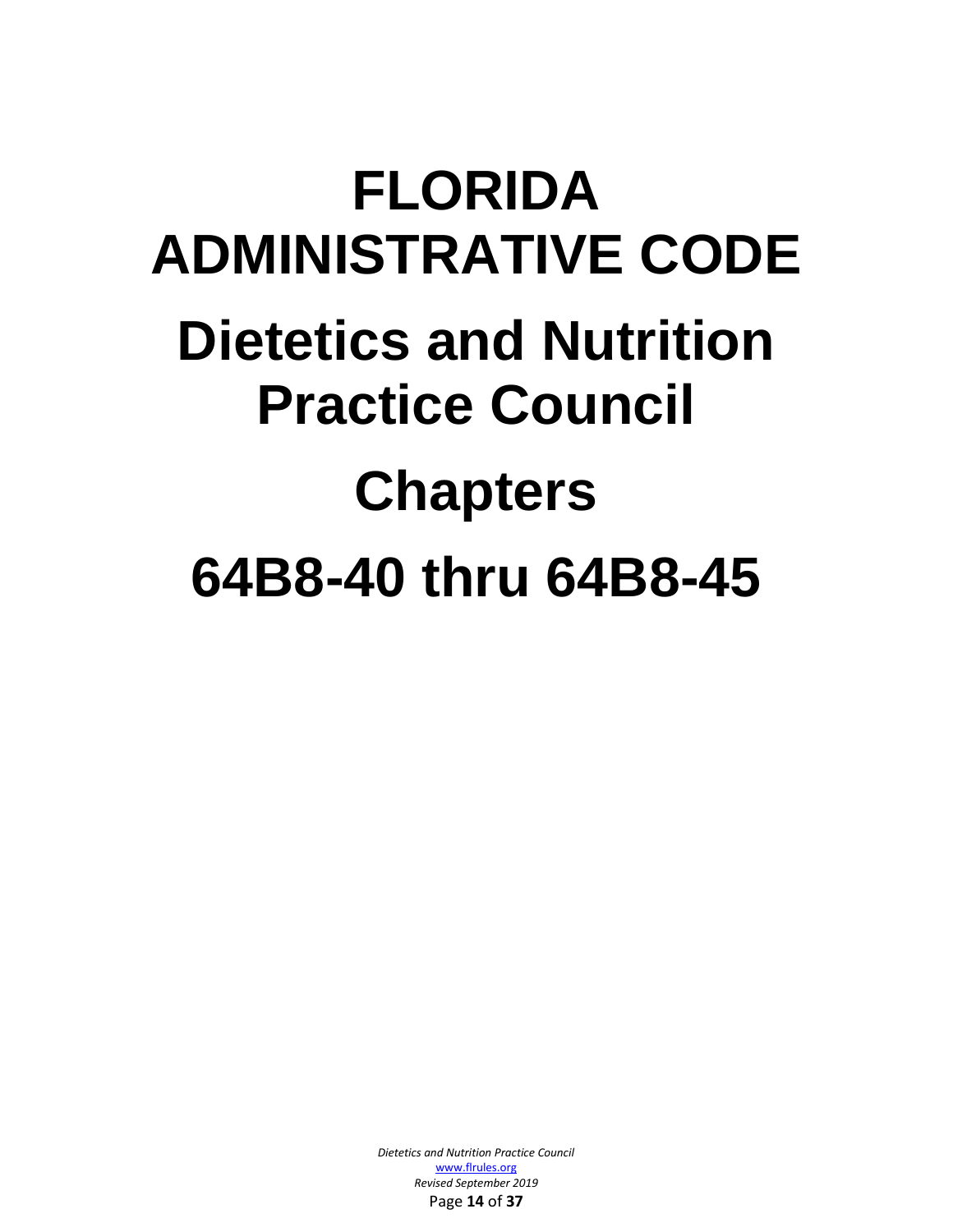#### **CHAPTER 64B8-40 DIETETICS AND NUTRITION PRACTICE COUNCIL ‒ ORGANIZATION, PROCEDURES, AND GENERAL PROVISIONS**

64B8-40.002 Organization (Repealed)

64B8-40.003 Delegation of Powers and Duties

64B8-40.004 Attendance at Council Meetings

64B8-40.008 Address of Licensee

#### **64B8-40.002 Organization.**

*Rulemaking Authority 468.507 FS. Law Implemented 468.507 FS. History–New 4-9-89, Formerly 21M-46.002, 61F6- 46.002, Amended 11-16-95, Formerly 59R-40.002, Amended 6-21-01, Repeaed 6-5-14.*

#### **64B8-40.003 Delegation of Powers and Duties.**

(1) Pursuant to section 468.506, F.S., the Board delegates to the Council the following powers and duties:

(a) Approval and denial of dietitian/nutritionist by endorsement or examination and certification of nutrition counselor by employment status as of April 1, 1988.

(b) Issuance and denial of temporary permits to applicants for endorsement or examination.

(c) Approval and denial of requests for exemption from employment disqualification pursuant to section 435.07, Florida Statutes.

(d) Approval and denial of continuing education programs and providers of continuing education programs in dietetics and nutrition practice.

(2) Rulemaking proposals, petitions for declaratory statement and petitions to adopt, amend or repeal rules which relate to dietetics and nutrition practice and nutrition counseling and assessment shall be presented to the Council. The Council shall consider the matter and make recommendations to the Board as to the appropriate action to be taken.

*Rulemaking Authority 468.507 FS. Law Implemented 435.07, 468.506 FS. History–New 4-9-89, Formerly 21M-46.003, 61F6-46.003, Amended 11-16-95, Formerly 59R-40.003, Amended 6-21-01, 11-10-09, 8-1-18.*

#### **64B8-40.004 Attendance at Council Meetings.**

(1) Council members shall attend all regularly scheduled Council meetings unless prevented from doing so by reason of court order, subpoena, business with a court which has the sole prerogative of setting the date of such business, death of a family member, illness of the Council member, or hospitalization of the member's immediate family.

(2) No Council member may be absent from three consecutive regularly scheduled Council meetings unless the absence is excused for one of the reasons stated in subsection (1) of this rule. An absence for any reason other than the reasons stated in subsection (1) constitutes an unexcused absence for the purpose of declaring a vacancy on the Council. An otherwise excused absence is not excused if the Council member fails to notify the Board office of the impending absence prior to the regularly scheduled Council meeting at which the absence will occur or unless the failure to notify the Board office is the result of circumstances surrounding the reason for the absence which the Council itself excuses after the absence has occurred.

> *Dietetics and Nutrition Practice Council*  [www.flrules.org](http://www.flrules.org/) *Revised September 2019* Page **15** of **37**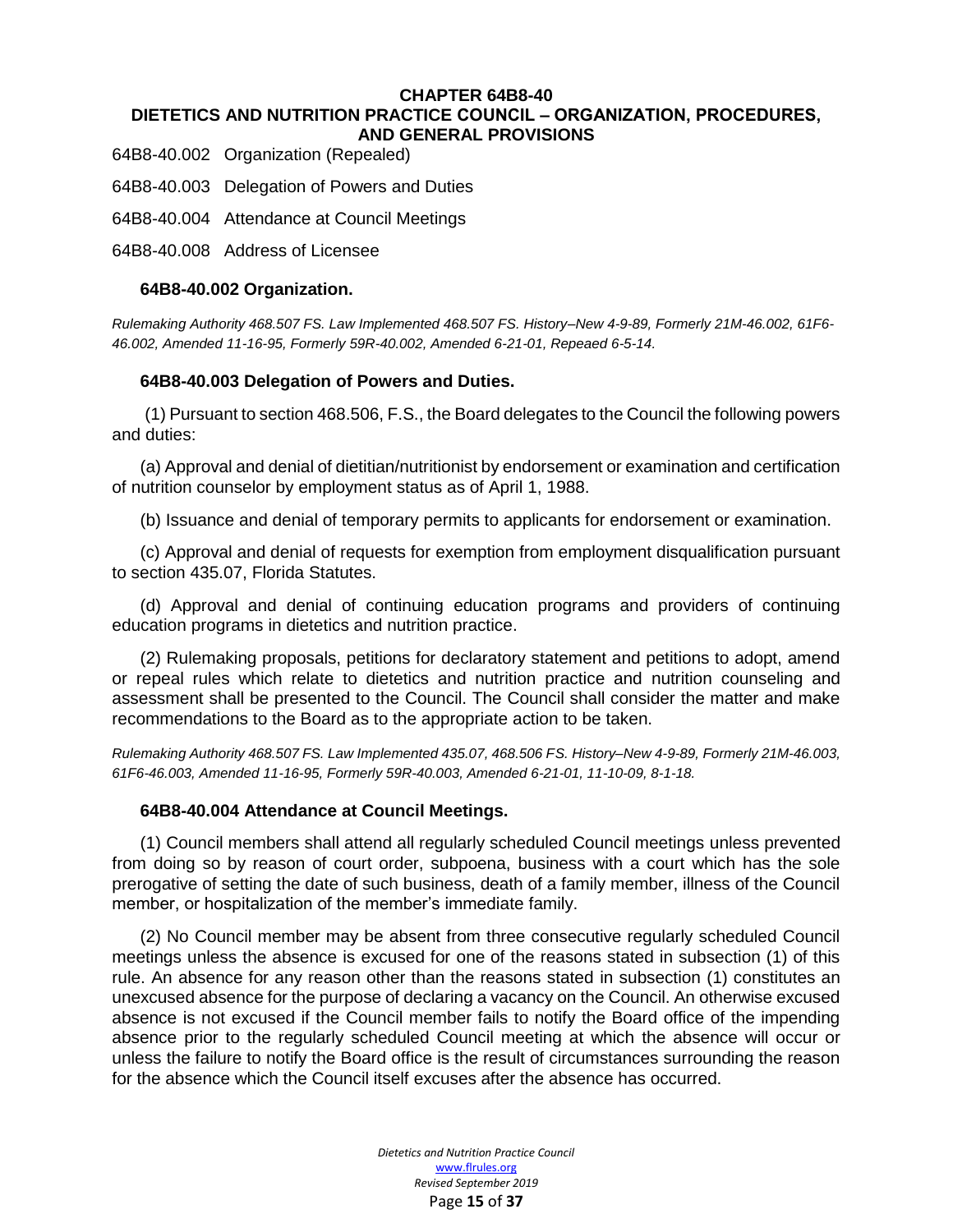(3) "Family" consists of immediate family, nieces, nephews, aunts, uncles, cousins, and inlaws.

(4) "Immediate family" consists of spouse, child, child's spouse, parents, parent-in-law, siblings, grandchildren, and grandparents.

*Rulemaking Authority 468.507 FS. Law Implemented 456.011 FS. History–New 6-30-03, Amended 2-27-14.*

#### **64B8-40.008 Address of Licensee.**

Each person holding a license issued pursuant to Part X of Chapter 468, F.S., must maintain on file with the Department the current address at which any notice required by law may be served by the Department, the Board, the Council, or its agents. Within 60 days of changing this address, whether or not within this state, the licensee shall notify the Department, by notifying the Council, of the new address either in writing or electronically. If the licensee uses electronic notification, it is the responsibility of the licensee to ensure that the electronic notification was received by the Council.

*Rulemaking Authority 456.035, 468.507, 468.514 FS. Law Implemented 456.073(1) FS. History–New 4-6-92, Formerly 21M-46.008, 61F6-46.008, 59R-40.008, Amended 8-13-02.*

### **CHAPTER 64B8-41 DIETETICS AND NUTRITION PRACTICE COUNCIL ‒ FEES**

64B8-41.001 Fees

64B8-41.002 Duplicate License Fee (Repealed)

64B8-41.003 Certification of Public Records (Repealed)

#### **64B8-41.001 Fees.**

(1) The application fee for licensure is \$80.00.

(2) The endorsement fee for an applicant seeking licensure by endorsement is \$5.00.

(3) The fee for a temporary permit is \$50.00.

(4) The fee for initial licensure is \$80.00. The Department of Health assesses an additional fee of \$5.00, payable at the time of initial licensure, for the fund to combat unlicensed activity pursuant to section 456.065, F.S.

(5) The initial retired license fee is \$50.00.

(6) The biennial renewal fee is \$95.00, with the exception that for the 2021 and 2023 renewal fee periods the fee shall be \$75.00. The Department of Health assesses an additional fee of \$5.00, payable at the time of each biennial renewal, for the fund to combat unlicensed activity pursuant to section 456.065, F.S.

(7) The reactivation fee for inactive licenses is \$50.00.

(8) A fee of \$95.00, with the exception that for the 2021 and 2023 renewal periods the fee shall be \$75.00 and shall be paid to remove a license from delinquent status.

(9) The fee for renewal of inactive status is \$95.00. The Department of Health assesses an additional fee of \$5.00, payable at the time of each biennial renewal, for the fund to combat unlicensed activity pursuant to section 456.065, F.S.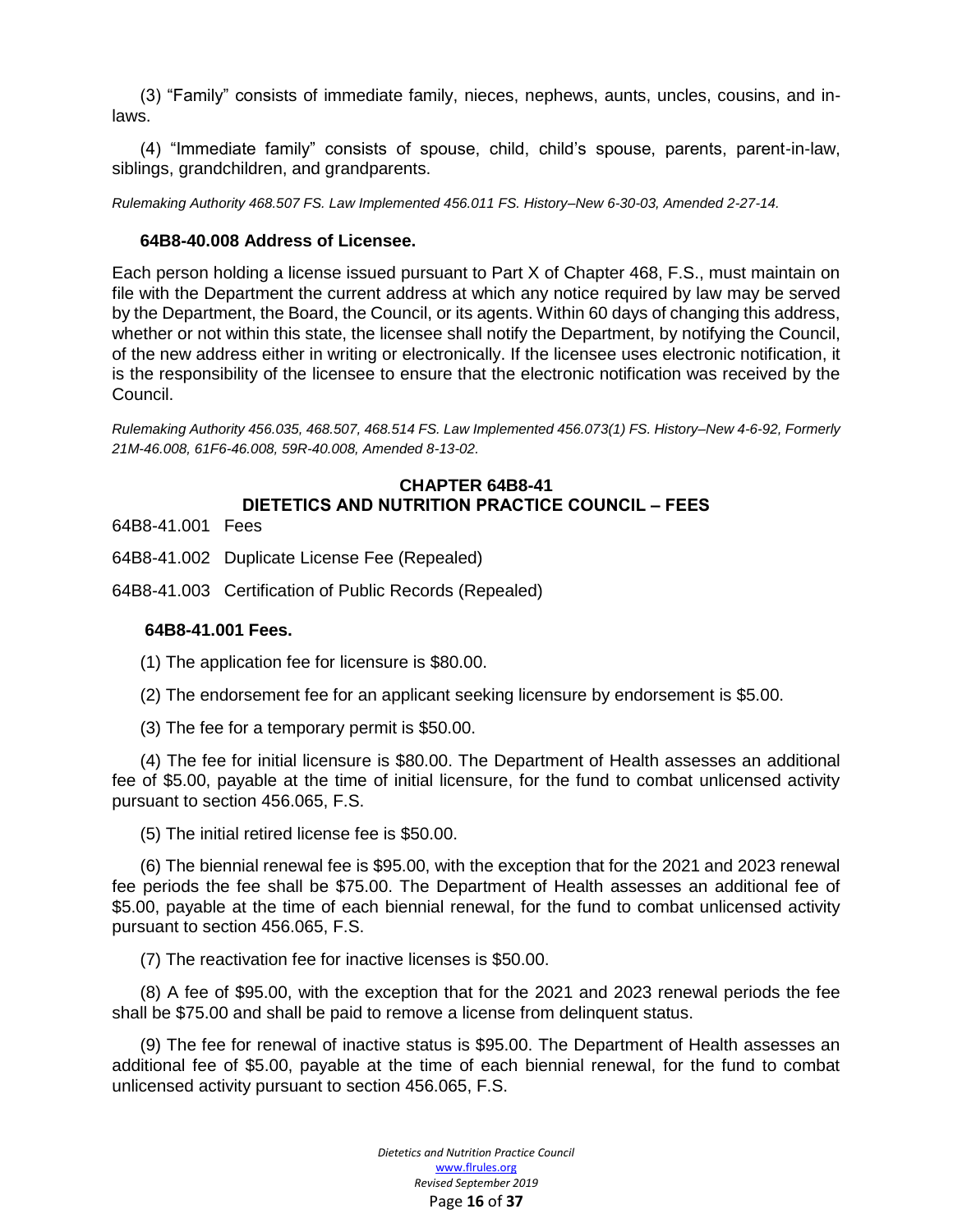- (10) The change of status processing fee is \$50.00.
- (11) The fee for a duplicate license is \$25.00.
- (12) The fee for a certified public record is \$25.00.

*Rulemaking Authority 456.036(3), (7), (16), 468.507, 468.508 FS. Law Implemented 456.013, 456.025(10), (11), 456.036, 456.065(3), 468.508 FS. History–New 4-9-89, Amended 8-28-90, 11-9-90, Formerly 21M-47.001, Amended 9-21-93, 11-4-93, 1-3-94, Formerly 61F6-47.001, Amended 12-28-94, 5-2-95, Formerly 59R-41.001, Amended 11-24- 97, 6-22-99, 8-19-99, 9-26-01, 7-22-02, 8-18-02, 2-20-06, 11-18-07, 1-26-15, 12-23-15, 7-17-19.*

#### **64B8-41.002 Duplicate License Fee.**

*Rulemaking Authority 456.025(10), 468.507 FS. Law Implemented 456.025(10) FS. History–New 4-6-92, Formerly 21M-47.002, 61F6-47.002, 59R-41.002, Repealed 12-23-15.*

#### **64B8-41.003 Certification of Public Records.**

*Rulemaking Authority 456.025(11), 468.507 FS. Law Implemented 456.025(11) FS. History–New 4-6-92, Formerly 21M-47.003, 61F6-47.003, 59R-41.003, Repealed 12-23-15.*

#### **CHAPTER 64B8-42 LICENSURE OF DIETITIANS/NUTRITIONISTS**

- 64B8-42.001 Licensure by Endorsement
- 64B8-42.002 Licensure by Examination
- 64B8-42.003 Temporary Permits

64B8-42.004 Exemption of Spouses of Members of Armed Forces from License Renewal Requirements

64B8-42.005 Additional Educational Requirements for Initial Licensure (Repealed)

#### **64B8-42.001 Licensure by Endorsement.**

Each applicant for certification as a dietitian/nutritionist by endorsement shall file the Dietetics and Nutrition Practice Council Application for Licensure, DOH Form DH-MQA 1161, ND APP, Rev. 04/2019, incorporated by reference, which can be accessed at [http://www.floridahealth.gov/licensing-and-regulation/dietetic-nutrition,](http://www.floridahealth.gov/licensing-and-regulation/dietetic-nutrition) or at

[https://www.flrules.org/Gateway/reference.asp?No=Ref-11072,](https://www.flrules.org/Gateway/reference.asp?No=Ref-11072) and demonstrate the following: (1)(a) That she or he holds registered dietitian credentials issued by the Commission on Dietetic Registration of the Academy of Nutrition and Dietetics, or

(b) That she or he holds certification or licensure to deliver dietetic and nutritional practice in another state, district, or territory of the United States; such certification must have been granted to requirements determined to be equivalent to or more stringent than the requirements in Florida. (2) That she or he is not under investigation, involved in disciplinary proceedings in any jurisdiction, or otherwise disqualified by reason of violation for any act which is a violation of chapters 456 and 468, part X, F.S., or the rules promulgated thereunder.

*Rulemaking Authority 468.507 FS. Law Implemented 456.013, 456.0635, 456.38, 468.508, 468.509, 468.511, 468.513 FS. History–New 4-9-89, Formerly 21M-48.001, 61F6-48.001, 59R-42.001, Amended 5-31-09, 2-15-10, 9- 13-12, 3-5-13, 1-26-15, 9-22-15, 8-10-16, 9-18-19.*

> *Dietetics and Nutrition Practice Council*  [www.flrules.org](http://www.flrules.org/) *Revised September 2019* Page **17** of **37**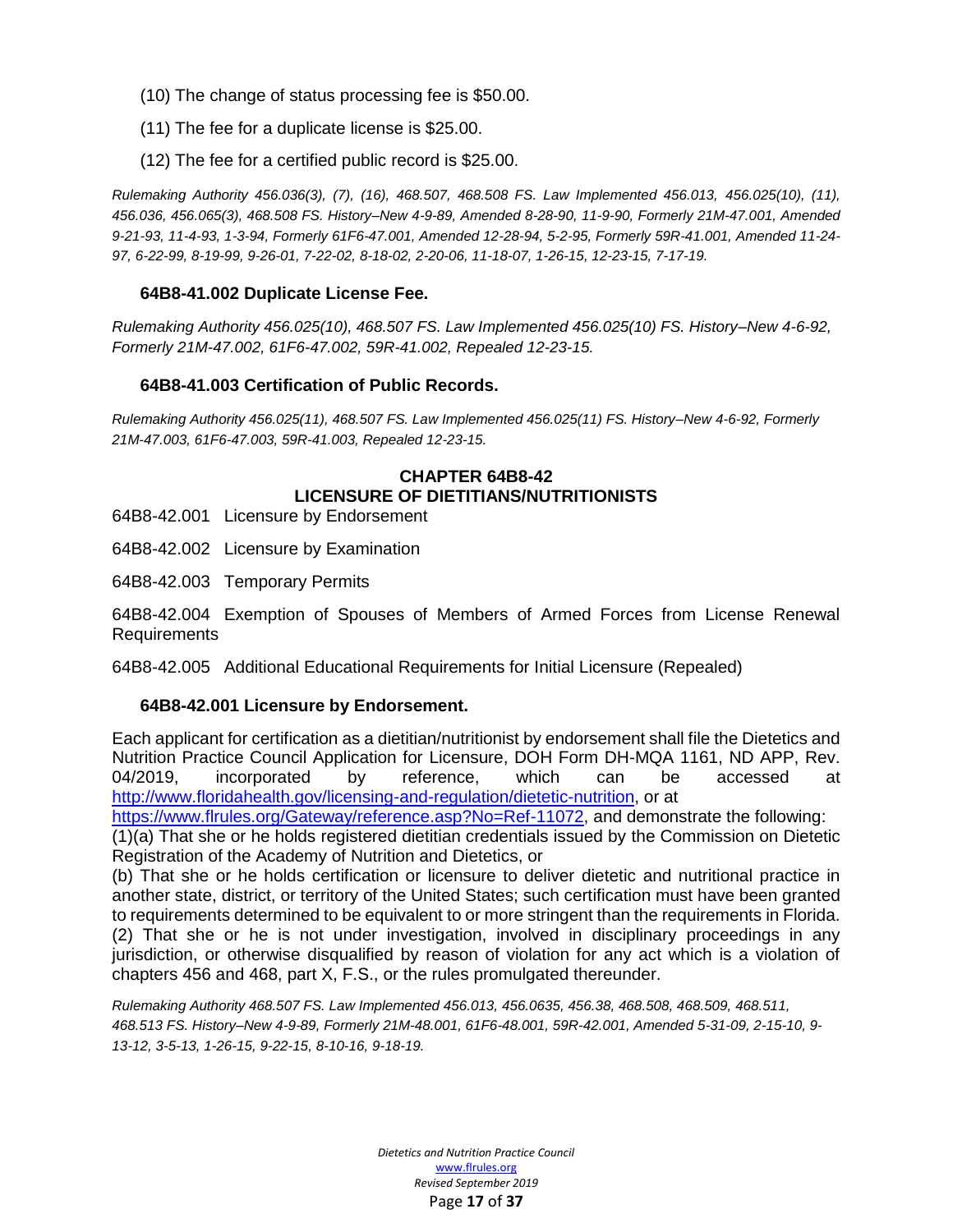#### **64B8-42.002 Licensure by Examination.**

(1) Every applicant for certification by examination shall file the Dietecticis and Nutrition Practice Council Application for Licensure, DOH Form DH-MQA 1161, ND APP, Rev. 04/2019, incorporated by reference, which can be accessed at http://www.floridahealth.gov/licensing-andregulation/dietetic-nutrition, or at <https://www.flrules.org/Gateway/reference.asp?No=Ref-11072>, and demonstrate to the Council that he or she meets one of the following:

(a)1. Has a baccalaureate or post baccalaureate degree with a major in human nutrition, food and nutrition, dietetics, food management or equivalent major as determined by the Council from a school or program accredited by the appropriate accrediting agency recognized by the Council on Post-secondary Accreditation or its successor and the United States Department of Education; and,

2. Has completed 900 hours of planned and continuous supervised practice in dietetics or nutrition, or has education or experience determined to be equivalent by the Council as described in subsections (3) and (4) or (5); or

(b)1. Has an academic degree with a major course of study in human nutrition, food and nutrition, dietetics, or food management from a foreign country, provided that degree has been validated by an accrediting agency approved by the U.S. Department of Education as equivalent to the baccalaureate or post baccalaureate degree conferred by a regionally accredited college or university in the United States; and,

2. Has completed 900 hours of planned and continuous supervised practice in dietetics or nutrition, or has education or experience determined to be equivalent by the Council as described in subsections (3) and (4) or (5).

 $(2)$  An equivalent major as reference in Section  $468.509(2)(a)1$ ., F.S., shall be a course of study specially designed to prepare an individual to integrate and apply principles of nutrition under varying conditions of health, social, physical, psychological, and economic status to the appropriate care, nourishment and education of individuals or groups throughout the life cycle. Any major must include at least thirty semester hours covering human nutrition, nutrition in health and disease, nutrition education and counseling, food science, nutrition in the community, and administration of food service or nutrition programs.

(3) A documented and planned supervised practice experience component in dietetic and nutrition practice of not less than 900 hours shall provide the applicant with a broad spectrum of experiences in dietetics and nutrition. Such practice shall include:

(a) A minimum of 200 hours in Clinical Nutrition that provides competency in the following areas: Examples of clinical nutrition practical experience are generally acquired in a hospital or other acute or chronic care setting.

1. Assessment of nutritional status for both complex and uncomplicated medical conditions,

2. Design and implementation of nutrition care plans,

3. Application of medical nutrition therapy for treatment of disease and trauma,

4. Selection, implementation and evaluation of nutritional support, such as medical food, enteral and parenteral nutrition regimens,

5. Counseling and nutrition education of patients on dietary modifications, including techniques that demonstrate integration of theoretical training, psychological and behavioral aspects of interpersonal relationships, documentation of appropriate interventions, and proper decision-making,

6. Performance of basic physical assessments,

7. Quality assurance,

8. Menu planning for target populations to meet nutritional guidelines and special dietary

*Dietetics and Nutrition Practice Council*  [www.flrules.org](http://www.flrules.org/) *Revised September 2019* Page **18** of **37**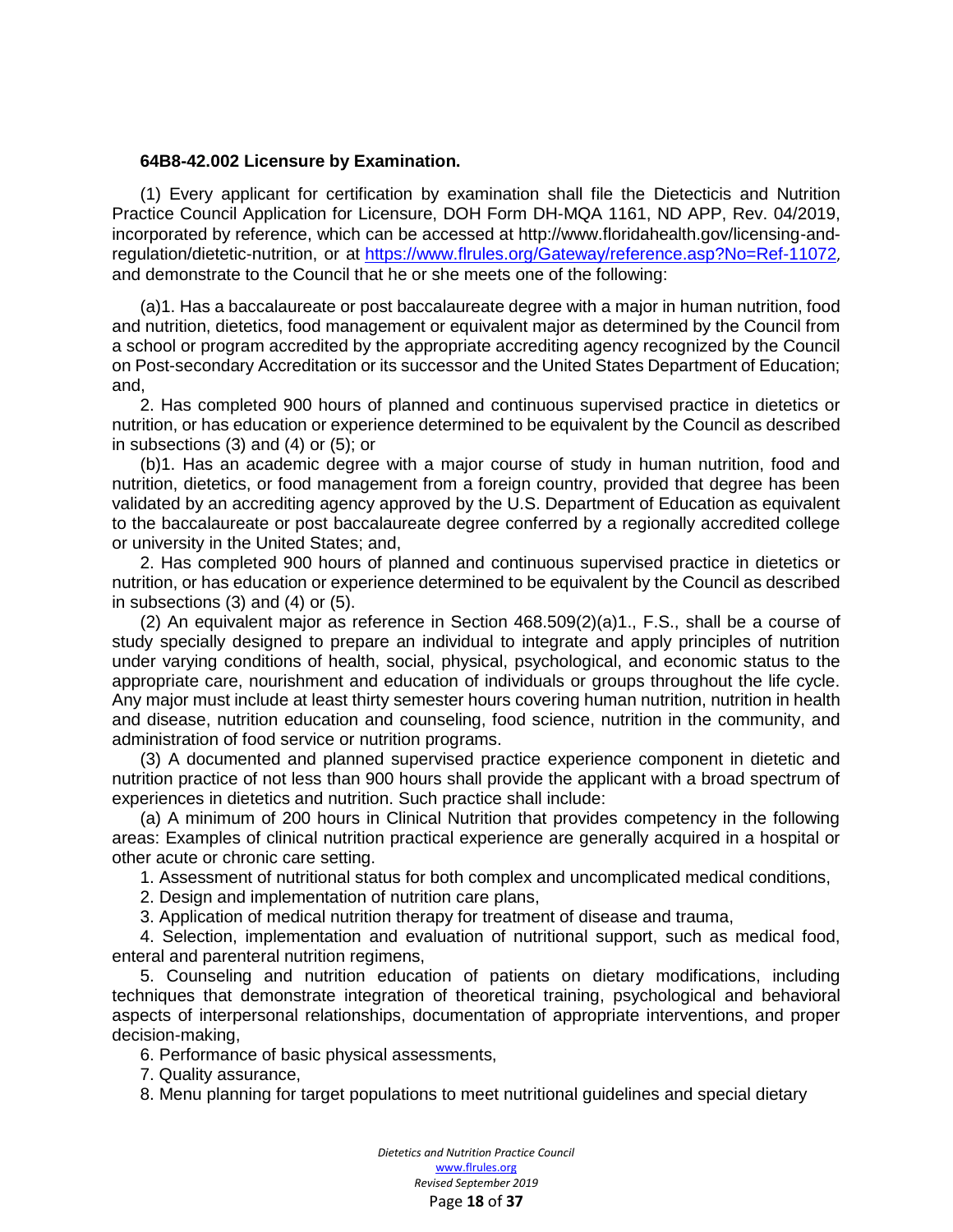needs,

9. Development or modification of recipes or formulas,

10. Food safety and sanitation.

(b) A minimum of 200 hours in Community Nutrition that provides competency in the following areas: Examples of Community Nutrition practical experience generally acquired within a community or public helath program or HMO.

1. Screening/assessment of nutritional status of the population or community group, including counseling techniques that demonstrate integration of theoretical training, psychological and behavioral aspects of interpersonal relationships, documentation of appropriate interventions, and proper decision-making,

2. Provision of nutritional care for people of diverse cultures and religions across the lifespan,

3. Development, evaluation or implementation of community – based health promotion program(s),

4. Nutrition surveillance and monitoring of the population or community group,

5. General health assessment, e.g. blood pressure and vital signs,

6. Development and review of educational materials for the target population; and,

7. Development of food and nutrition policy for the population or community group.

(4) The supervisor/preceptor of the supervised practice experience shall be a dietitian/nutritionist licensed under Part X, Chapter 468, F.S., or a healthcare provider with training that is substantially equivalent to a licensed dietitian/nutritionist. Although many dietetics and nutrition programs include the 900 hour component in their baccalaureate or post graduate training, the Council will recognize an individual preceptorship when the following requirements are met:

(a) The student has met the academic requirements of section  $468.509(2)(a)1$ ., (b)1., or (b)2., F.S.;

(b) The supervisor/preceptor meets the requirement of this rule;

(c) The supervisor/preceptor shall provide written objectives and a planned experience component that meets the requirements of this rule prior to the student beginning the preceptorship;

(d) The preceptor shall be available to the student at all time the student is performing dietetics and nutrition services for patients.

(5) As an alternative to the supervised practice requirement as explained in subsections (3) and (4) of this rule, an applicant may provide documentation of education or experience equivalent to the 900 hours of preprofessional experience.

(6) The examination to be used for licensure is the Registration Examination for Dietitians from the Commission on Dietetic Registration, unless the person is qualified for exemption by section 468.509(3), F.S. The number of test questions each examinee answers correctly shall be transferred to a scale that ranges from 1 to 50 with a minimum passing score being a scaled score of 25.

(7) When an applicant is certified to sit for the examination or re-examination, it is the applicant's responsibility to complete the examination process with the national vendor. In compliance with the Americans for Disabilities Act, any applicant requesting special accomodations shall comply with the Department of Health's rule 64B-1.005, F.A.C.

*Rulemaking Authority 456.017(1), 468.507 FS. Law Implemented 456.013, 456.027, 456.0635, 456.38, 468.508, 468.509, 468.511 FS. History–New 4-9-89, Amended 11-28-90, 3-24-91, 11-9-92, 5-6-93, Formerly 21M-48.002, Amended 11-4-93, 6-9-94, Formerly 61F6-48.002, Amended 11-12-95, Formerly 59R-42.002, Amended 8-19-99, 3-9- 08, 5-31-09, 1-26-10, 9-13-12, 3-5-13, 1-26-15, 9-22-15, 2-18-16, 5-2-16, 8-10-16, 9-18-19.*

**64B8-42.003 Temporary Permits.**

*Dietetics and Nutrition Practice Council*  [www.flrules.org](http://www.flrules.org/) *Revised September 2019* Page **19** of **37**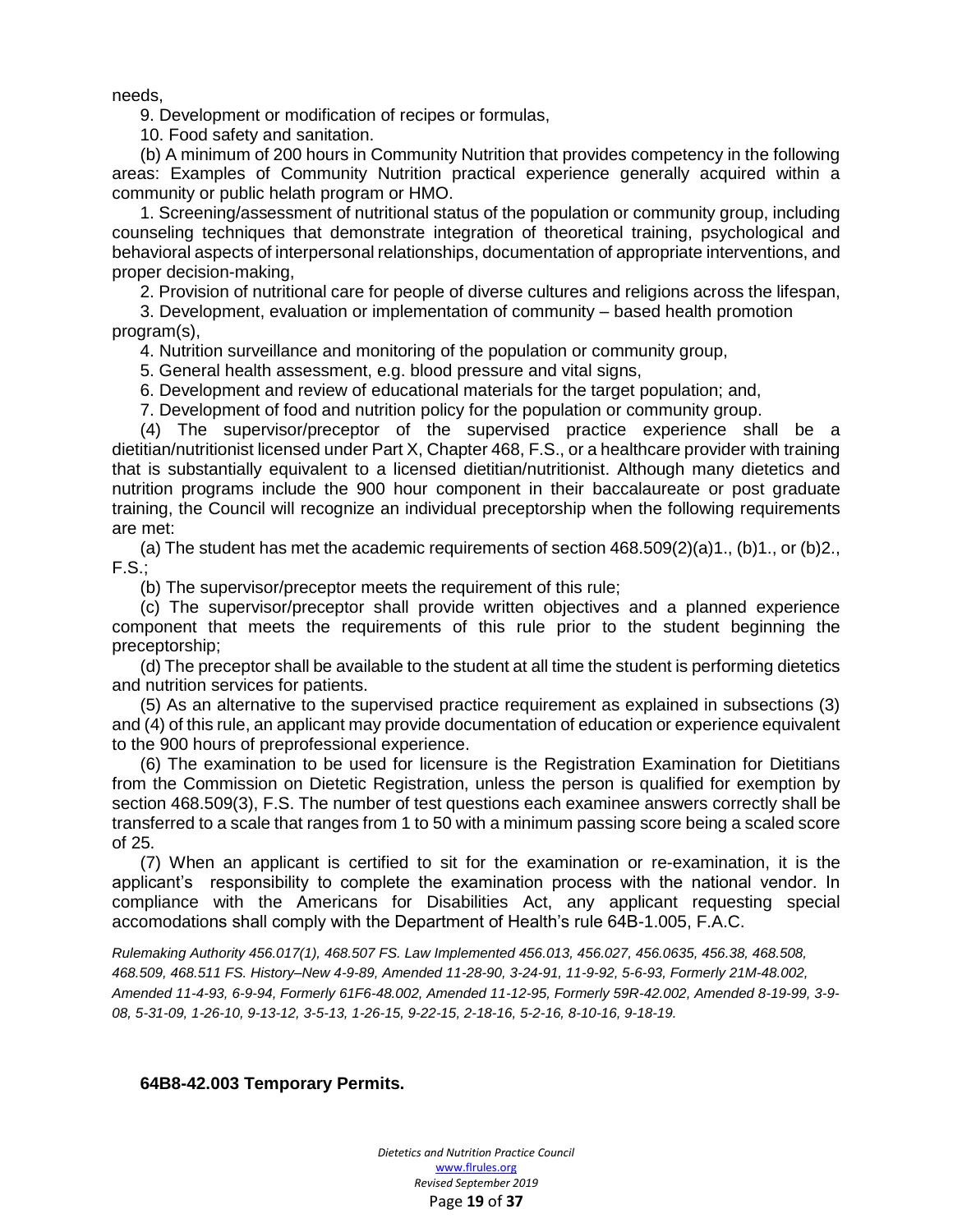(1) When the Executive Director makes a preliminary determination that an application and accompanying documentation are complete and the applicant appears eligible for licensure by examination or endorsement, a temporary permit may be issued to the applicant to practice dietetics and nutrition. At the next meeting of the Council, scheduled for the purpose of reviewing credentials, the Council shall either ratify or rescind the issuance of the temporary certificate.

(2) An applicant who has been issued a temporary permit based on apparent eligibility for the next scheduled examination but who has never passed an examination to determine competency as recognized by the Board and who is not qualified for licensure by endorsement, may practice dietetics and nutrition under the supervision of a licensed dietitian/nutritionist until notification of the results of the examination. A temporary permit shall expire one year from the date of issuance. The expiration date shall be extended for an applicant who did not take the examination due to illness, death of a family member, jury duty, military service, or similar circumstances beyond the applicant's control, provided a notarized statement and supporting documentation is supplied. Such extension is valid only until notification of the results of the next examination.

(3) An applicant who has been issued a temporary permit based upon apparent eligibility for licensure by endorsement may practice as a dietitian/nutritionist with supervision of a licensee dietitian/nutritionist, but such practice shall be permitted only until the next meeting of the Council at which applications are considered. The Council shall either grant or deny licensure and the temporary permit shall become void.

*Rulemaking Authority 468.507, 468.511 FS. Law Implemented 468.511 FS. History–New 4-9-89, Formerly 21M-48.003, 61F6-48.003, Amended 11-12-95, Formerly 59R-42.003, Amended 11-24-97.*

#### **64B8-42.004 Exemption of Spouses of Members of Armed Forces from License Renewal Requirements.**

A licensee who is the spouse of a member of the Armed Forces of the United States and was caused to be absent from the State of Florida because of the spouse's duties with the armed forces shall be exempt from all licensure renewal provisions during such absence. The licensee must show satisfactory proof to the Council of the absence and the spouse's military status.

*Rulemaking Authority 456.024, 468.507 FS. Law Implemented 456.024 FS. History–New 8-13-02.*

#### **64B8-42.005 Additional Educational Requirements for Initial Licensure.**

*Rulemaking Authority 456.013(7) FS. Law Implemented 456.013(7) FS. History–New 7-22-02, Amended 1-8-07, Repealed 11-16-16.*

#### **CHAPTER 64B8-43 NUTRITION COUNSELORS**

64B8-43.002 Nutrition Counseling

#### **64B8-43.002 Nutrition Counseling.**

(1) "Nutrition counseling" means advising and assisting individuals or groups on appropriate nutrition intake by integrating information from the nutrition assessment and individualized lifestyle.

(2) Prior to providing nutrition counseling to an individual, the licensee shall conduct a comprehensive nutrition assessment of the health and nutrition status of the patient, which shall

> *Dietetics and Nutrition Practice Council*  [www.flrules.org](http://www.flrules.org/) *Revised September 2019* Page **20** of **37**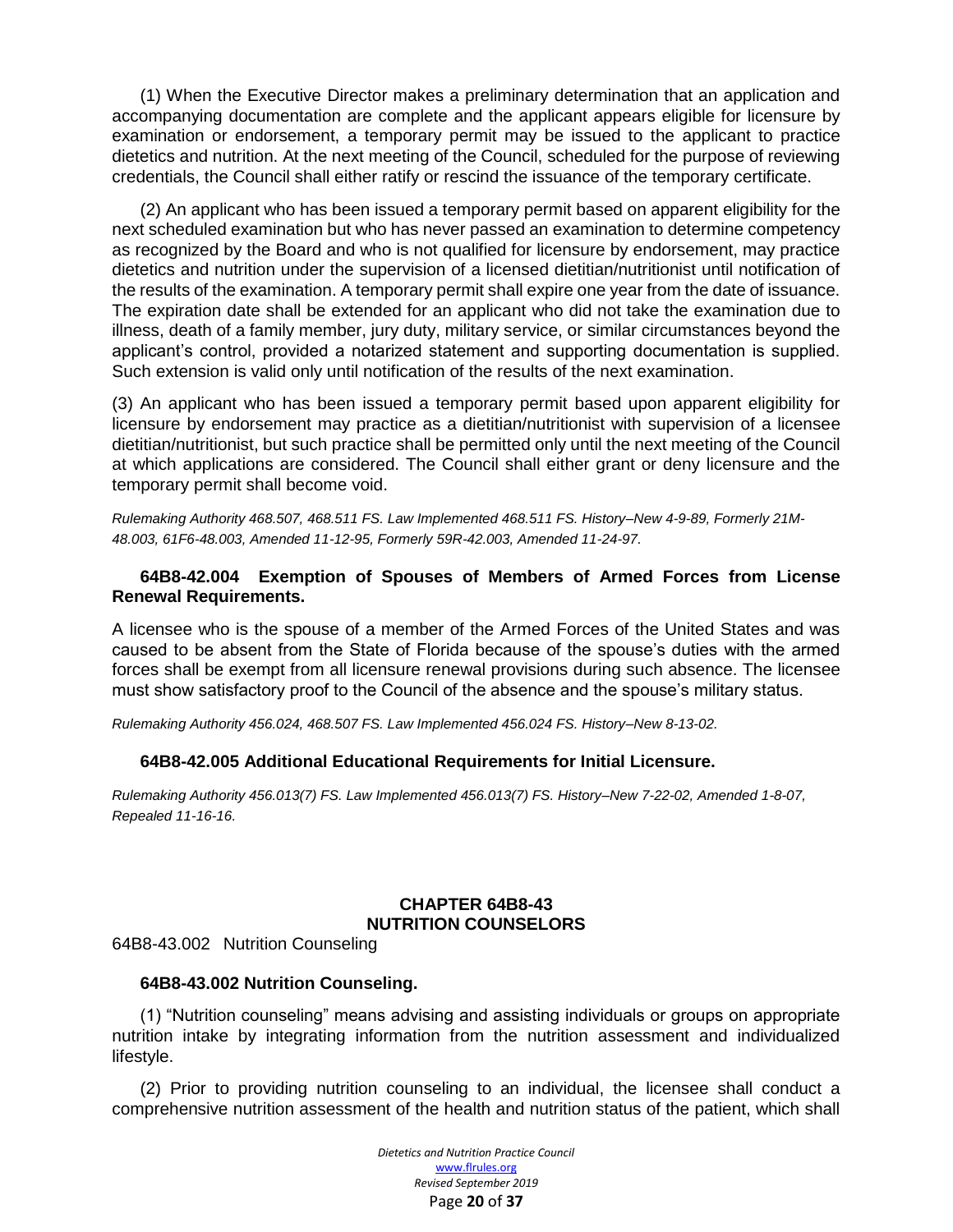include but not be limited to the identification of food intake, medication, drug or supplement usage, personal health practices, and personal and family health or medical conditions.

(3) The licensee shall develop and implement an individualized nutrition counseling plan for each patient based on the nutrition assessment of the patient's health, nutrition status, and individualized lifestyle.

(4) The licensee shall periodically reassess the patient's health and nutrition status and adjust the nutrition counseling plan as indicated.

(5) The licensee shall not render advice, counseling or recommendations to a patient which is not documented, or which is not consistent with the nutrition assessment or the nutrition counseling plan.

(6) Nutrition counseling does not include diagnosis, treatment, operation, or prescription for any human disease, pain, injury, deformity, or other physical or mental condition.

*Specific Authority 468.507 FS. Law Implemented 468.503(8), (9), 468.518(1)(i), (j), (k) FS. History–New 1-1-92, Formerly 21M-49.002, Amended 6-22-94, Formerly 61F6-49.002, 59R-43.002.*

#### **CHAPTER 64B8-44 STANDARDS OF PRACTICE**

- 64B8-44.001 Nutrition Assessment
- 64B8-44.002 Fraudulent, False, Deceptive, or Misleading Advertising
- 64B8-44.003 Disciplinary Guidelines
- 64B8-44.0035 Payment of Fine
- 64B8-44.004 Documentation
- 64B8-44.005 Citations
- 64B8-44.006 HIV/AIDS: Knowledge of Antibody Status; Action to be Taken (Repealed)
- 64B8-44.007 Standards of Practice
- 64B8-44.008 Performance of Delegated Tasks by Non-Licensed Personnel (Repealed)
- 64B8-44.009 Unauthorized Treatments (Repealed)
- 64B8-44.010 Mediation

#### **64B8-44.001 Nutrition Assessment.**

A nutrition assessment is the evaluation of the nutritional needs of individuals or groups using data to determine nutrient needs or status and to make appropriate nutrition recommendations. Objective and subjective information may be gathered from observations, interviews, and written records. Appropriate data shall include some or all of the following:

(1) Dietary history and current dietary intake including types and quantities of nutrients consumed;

(2) Anthropometric measures such as height, weight, and measurements of body fat and muscle;

> *Dietetics and Nutrition Practice Council*  [www.flrules.org](http://www.flrules.org/) *Revised September 2019* Page **21** of **37**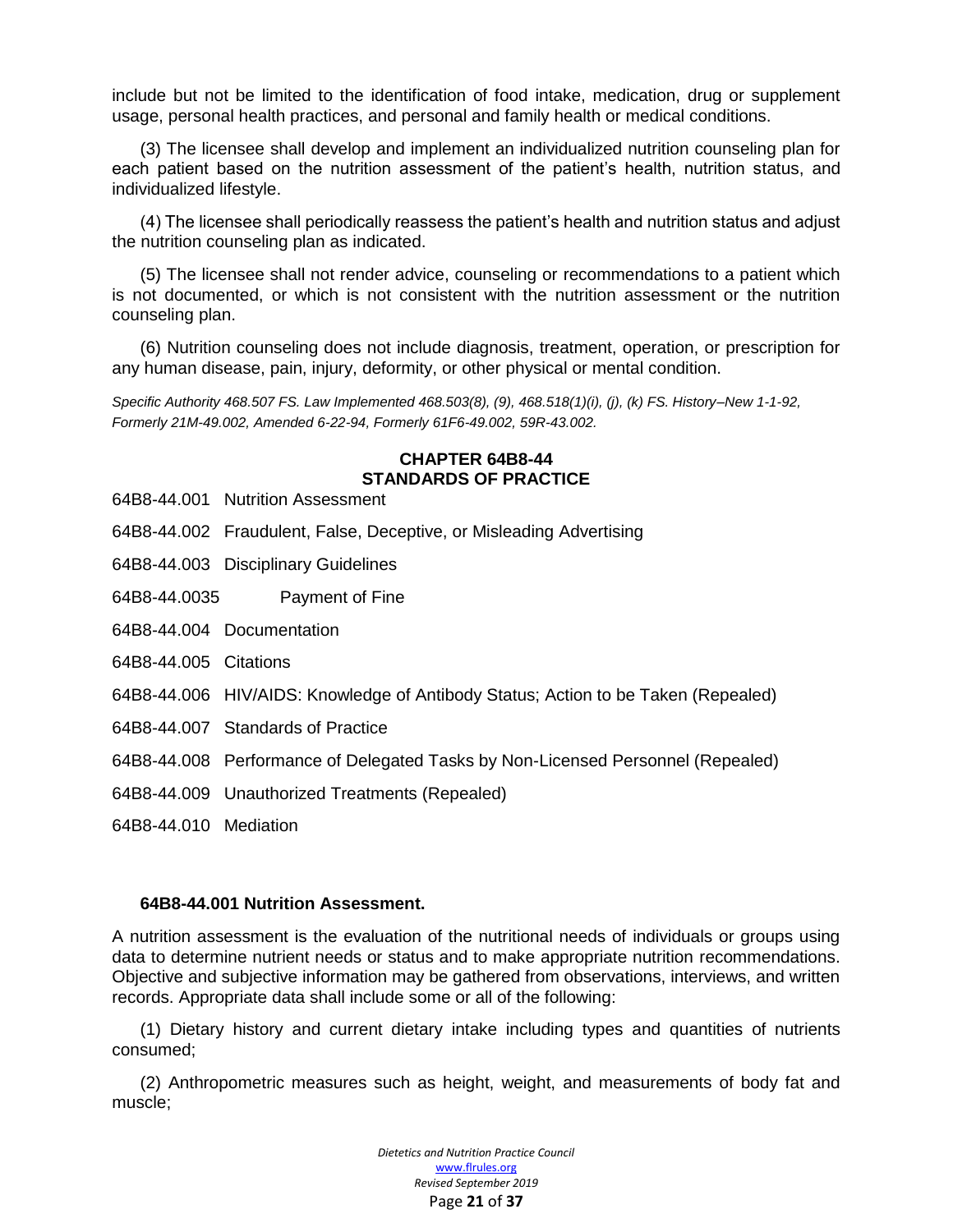(3) Information from health care providers including previous medical charting data and laboratory results of biochemical tests ordered by the client's physician;

(4) Individual and family health history and status;

(5) Demographic factors such as cultural, religious, occupational, educational, residential, environmental, and socio-economic background;

(6) Recreation and exercise patterns;

(7) Client knowledge and perception about individual and family nutritional status and nutritional goals.

*Rulemaking Authority 468.507 FS. Law Implemented 468.503(8) FS. History–New 12-4-90, Formerly 21M-50.001, 61F6-50.001, 59R-44.001.*

#### **64B8-44.002 Fraudulent, False, Deceptive, or Misleading Advertising.**

(1) "Advertisement" or "advertising" shall mean any written or oral statements to or before the public with the intent of furthering the purpose, either directly or indirectly, of selling professional services, or offering to perform professional services, or inducing members of the public to enter into any obligation relating to such professional services.

(2) Any advertisement or advertising shall be deemed by the Board to be fraudulent, false, deceptive, or misleading if it:

(a) Contains a misrepresentation of facts; or

(b) Makes only a partial disclosure of relevant facts; or

(c) Creates false or unjustified expectations of beneficial assistance; or

(d) Represents that professional services can or will be completely performed for a stated fee when this is not the case, or makes representations with respect to fees for professional services that do not disclose all variables affecting the fees that will in fact be charged; or

(e) Appears in any classified directory, listing, or compendium under a heading, which when considered together with the advertisement, has the capacity or tendency to be deceptive or misleading with respect to the profession or professional status of the licensee; or

(f) Contains any representation of a special area of practice by the licensee which implies that the licensee requires a superior license or formal recognition by the Board to that granted other dietitian/nutritionists or nutrition counselors who meet the licensing requirements of the Dietetics and Nutrition Practice Act; or

(g) States or implies the licensee is a specialist in any aspect of dietetics/nutrition practice or nutrition counseling unless the person has completed post-baccalaureate training in the recognized speciality field including internship, fellowship or alternative training requirements. The licensee may indicate the services offered and may state that the practice is limited to one or more types of services when this is the case; or

(h) States or implies that the licensee has been certified as a specialist in any aspect of the practice of nutrition unless he or she has received such certification, meets the training requirements, includes the name of the certifying agency in any statement or advertisement claiming certification, and the certifying agency meets the following criteria: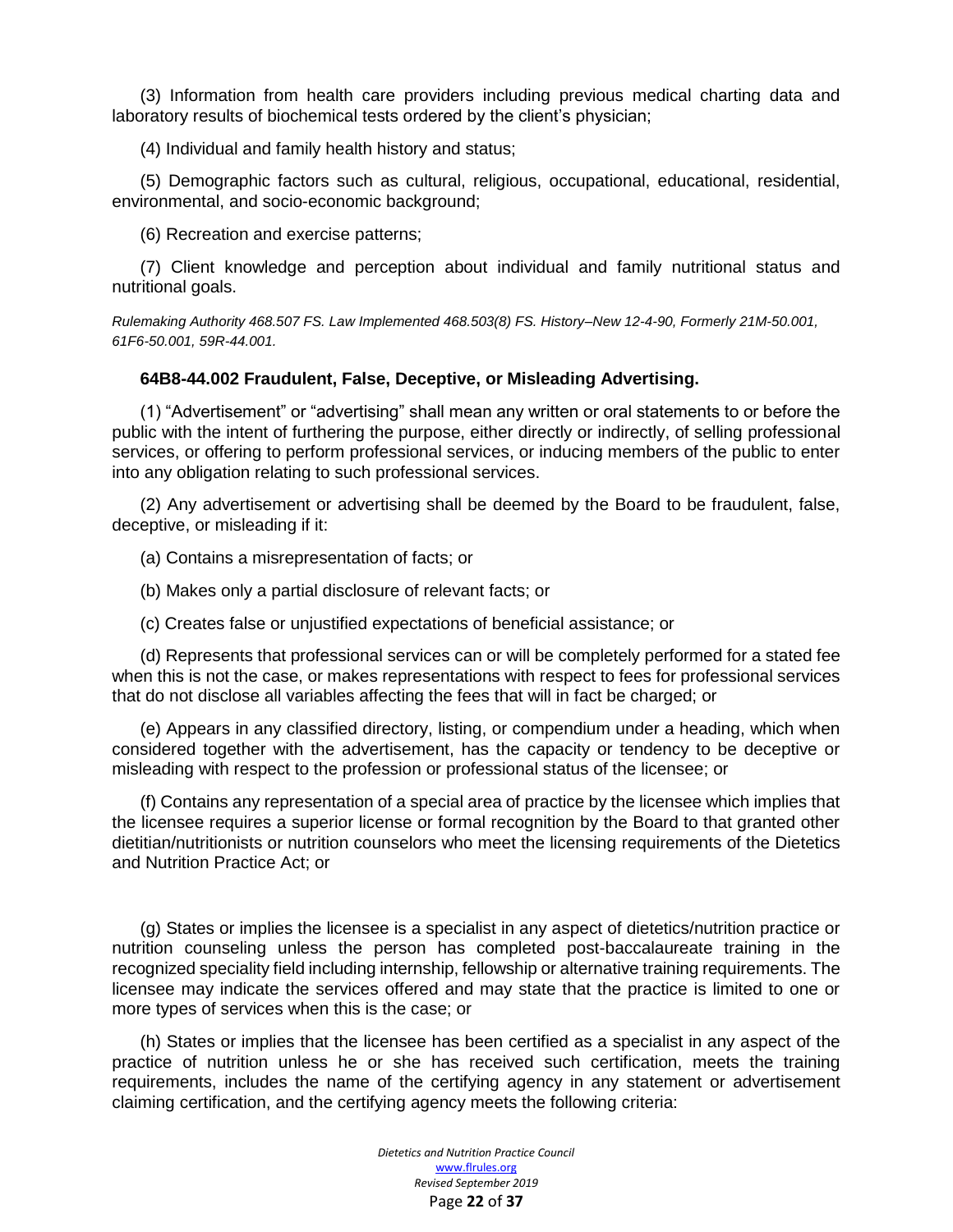1. The organization has been granted Section 501(c) status under the Internal Revenue Code.

2. The organization shall have full time administrative staff, housed in dedicated office space which is appropriate for the organization's program.

3. The organization shall have bylaws, a code of ethics to guide the practice to its members, an internal review and control process, including budgetary practices and quality assurance management to ensure effective education, training or testing standards.

4. The organization shall be national in scope with a central purpose being protecting the health and safety of the public.

5. The certifying organization shall be able to demonstrate adequate procedures to ensure that its examination is of sufficient breadth and scope to cover the speciality field; that the exams and answers are adequately secured; that prior to testing it established a standard grading system with pass/fail standards of acceptable psychometric validity and reliability; that exam proctoring shall be done by independent proctors, at a minimum, members of the certification board not related to, in practice or association with, or having a financial interest in the applicant being tested; and that the grant or denial of certification is based on objective performance, skill, knowledge and merit of the candidate.

6. The organization has an interest in the continuing proficiency of its members by requiring periodic recertification and documentation of continuing professional education hours as well as continued practice in the field of certification. These speciality fields include the American Diabetic Association Certified Diabetic Educators, persons certified by the American Society of Parenteral and Enteral Nutrition; and a fellow of the American Society of Clinical Nutrition.

(i) Makes false, unproven, or misleading claims about the validity, safety, or effectiveness of any dietetic or nutrition related service, product or test; or

(j) Fails to conspicuously identify the licensee by name in the advertisement; or

(k) Contains any other representation, statement, or claim which misleads or deceives.

(3) Any licensee who advertises in the electronic media must insure that an exact copy of the audio tape or video tape, as applicable, is maintained and preserved for at least 90 days from the date the actual advertisement is aired on or shown through the electronic media.

*Rulemaking Authority 468.507 FS. Law Implemented 468.518(1)(g), (h), (j) FS. History–New 12-4-90, Formerly 21M-50.002, Amended 6-22-94, Formerly 61F6-50.002, Amended 2-20-96, Formerly 59R-44.002, Amended 7-13-16.*

#### **64B8-44.003 Disciplinary Guidelines.**

(1) Purpose. The legislature created the Board and the Council to assure protection of the public from persons who do not meet minimum requirements for safe practice or who pose a danger to the public. Pursuant to Section 456.079, F.S., the Board provides within this rule disciplinary guidelines upon applicants or licensees whom it regulates under Chapter 468, Part X, F.S. The purpose of this rule is to notify applicants and licensees of the ranges of penalties which will routinely be imposed unless the Board finds it necessary to deviate from the guidelines for the stated reasons given within this rule. Each range includes the lowest and highest penalty and all penalties falling between. The purposes of the imposition of discipline are to punish the applicants or licensees for violations and to deter them from future violations; to offer opportunities

> *Dietetics and Nutrition Practice Council*  [www.flrules.org](http://www.flrules.org/) *Revised September 2019* Page **23** of **37**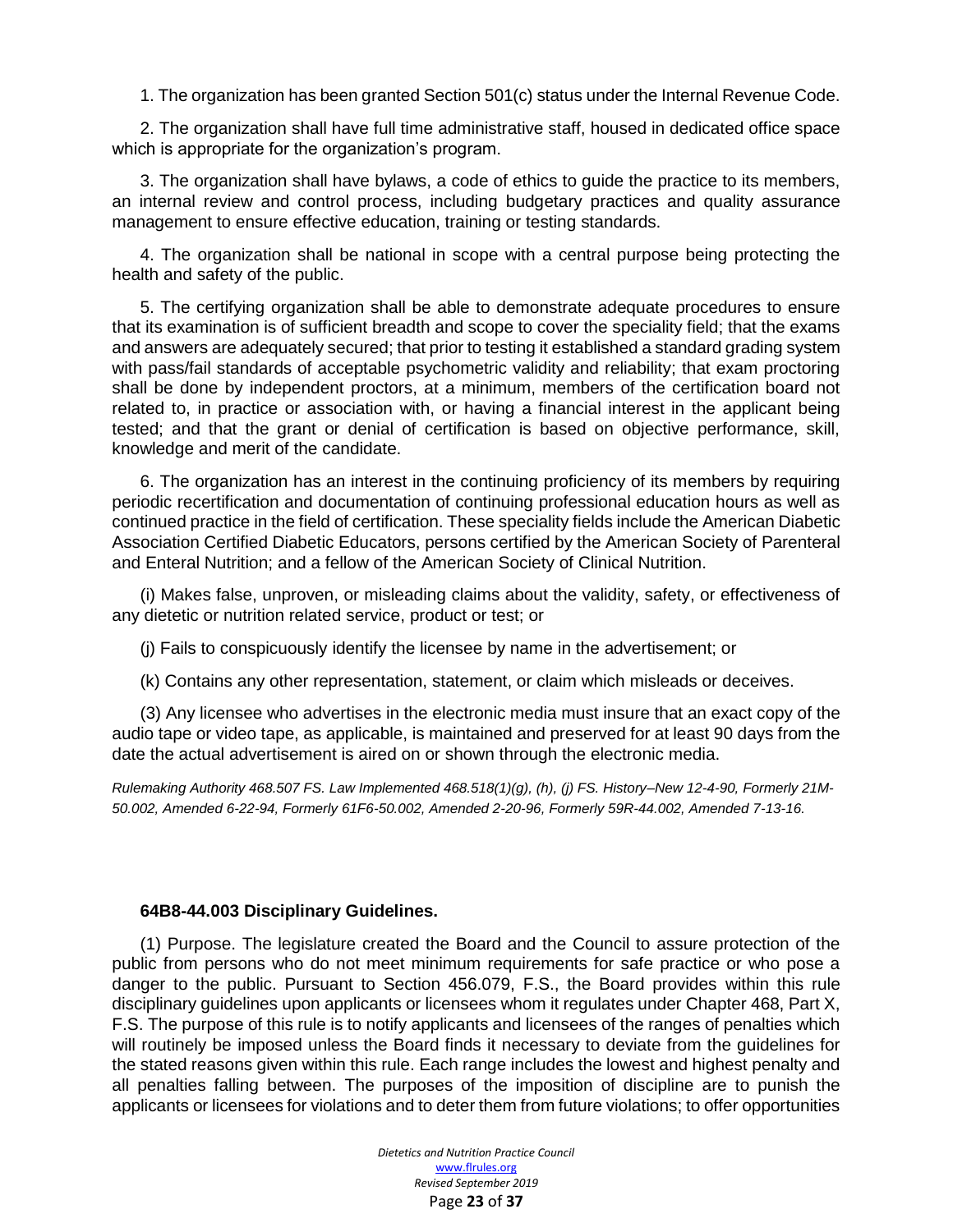for rehabilitation, when appropriate; and to deter other applicants or licensees from violations.

(2) Among the range of disciplinary actions are:

(a) Reprimand and a minimum administrative fine of \$100;

(b) Probation with conditions to include limitations on the type of practice or practice setting, requirement of supervision by a licensee of the Council as approved by the Board, employer and self reports, periodic appearances before the Board, counseling or participation in the Physician's Recovery Network, payment of administrative fines, and such conditions to assure protection of the public;

(c) Restriction of practice;

(d) Suspension for a minimum of ninety days and thereafter until the licensee appears before the Board to demonstrate current competency and ability to practice safely in compliance with any previous Board orders;

(e) Denial of licensure with conditions to be met prior to any reapplication;

(f) Permanent Revocation.

(3) Aggravating and Mitigating Circumstances. Based upon consideration of aggravating and mitigating factors present in an individual case, the Board may deviate from the penalties recommended below. The Board shall consider as aggravating or mitigating factors the following:

(a) Exposure of patients or public to injury or potential injury, physical or otherwise; none, slight, severe, or death;

(b) Legal status at the time of the offense; no restraints, or legal constraints;

(c) The number of counts or separate offenses established;

(d) The number of times the same offense or offenses have previously been committed by the licensee or applicant;

(e) The disciplinary history of the applicant or licensee in any jurisdiction and the length of practice;

(f) Pecuniary benefit or self-gain inuring to the applicant or licensee;

(g) Any efforts at rehabilitation, attempts by the licensee to correct or to stop violations, or refusal by the licensee to correct or to stop violations;

(h) Any other relevant mitigating factors.

(4) Violations and Range of Penalties. In imposing discipline upon applicants and licensees, in proceedings pursuant to Sections 120.57(1) and (2), F.S., the Board shall act in accordance with the following disciplinary guidelines and shall impose a penalty within the range corresponding to the violations set forth below. The verbal identification of offenses are descriptive only; the full language of each statutory provision cited must be consulted in order to determine the conduct included.

#### **VIOLATION RECOMMENDED RANGE OF PENALTY**

*Dietetics and Nutrition Practice Council*  [www.flrules.org](http://www.flrules.org/) *Revised September 2019* Page **24** of **37**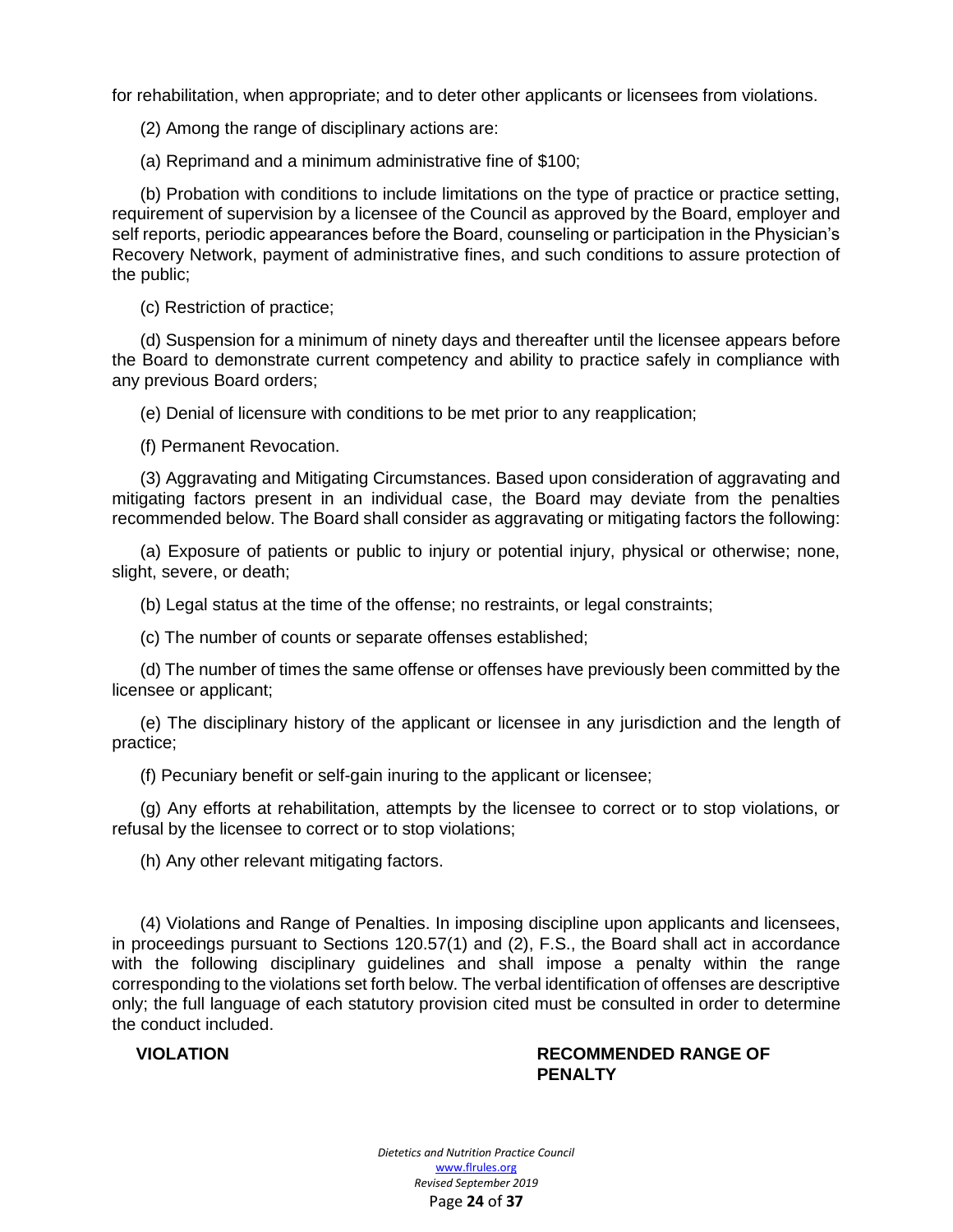(a) Violating Practice Act or Board or Department Rules.

(Section 468.518(1)(a), F.S.)

- (b) Inability to practice with skill and safety. (Section 468.518(1)(b), F.S.)
- (c) Attempting to procure a license by bribery, fraud, or misrepresentation or through error of the department or the council.

(Sections 468.518(1)(r), 456.072(1)(h), F.S.)

- (c)1. Attempting to obtain an initial license by bribery or fraud.
- (c)2. Attempting to renew a license by bribery or fraud.
- 
- (c)4. Obtaining or renewing a license through error (c)4. Revocation. of the department or the council.
- (c)5. Obtaining or renewing a license through (c)5. For the first offense, from a \$300.00 fine negligent misrepresentation.
- (a)1. From a minimum of six months' probation to revocation or denial of licensure, and an administrative fine from \$150.00 to \$1,000.00, depending on the seriousness of the underlying offense and the magnitude of the violation.
- (a)2. After the first offense, a minimum of one year probation to revocation or denial of licensure, and an administrative fine from \$200.00 to \$1,000.00, depending on the seriousness of the underlying offense and the magnitude of the violation.
- (b) From submission to a mental or physical examination directed towards the problem, one year probation with conditions, possible referral to the PRN to revocation or denial, and an administrative fine from \$100.00 to \$1,000.00.
- (c)1. Denial of application and \$10,000.00.00 fine.
- (c)2. For the first offense, from revocation of the license with ability to reapply upon payment of a \$10,000.00 fine to permanent revocation. After the first offense, permanent revocation and a \$10,000.00 fine.
- (c)3. Obtaining or renewing a license by fraud. (c)3. For the first offense, from revocation of the license with ability to reapply upon payment of a \$10,000.00 fine to permanent revocation. After the first offense, permanent revocation and a \$10,000.00 fine.
	- - and 3 hours of continuing education on ethics to suspension and a reprimand and a \$1,000.00 administrative fine. After the first offense, from suspension and a reprimand and a \$3,000.00 fine to

*Dietetics and Nutrition Practice Council*  [www.flrules.org](http://www.flrules.org/) *Revised September 2019* Page **25** of **37**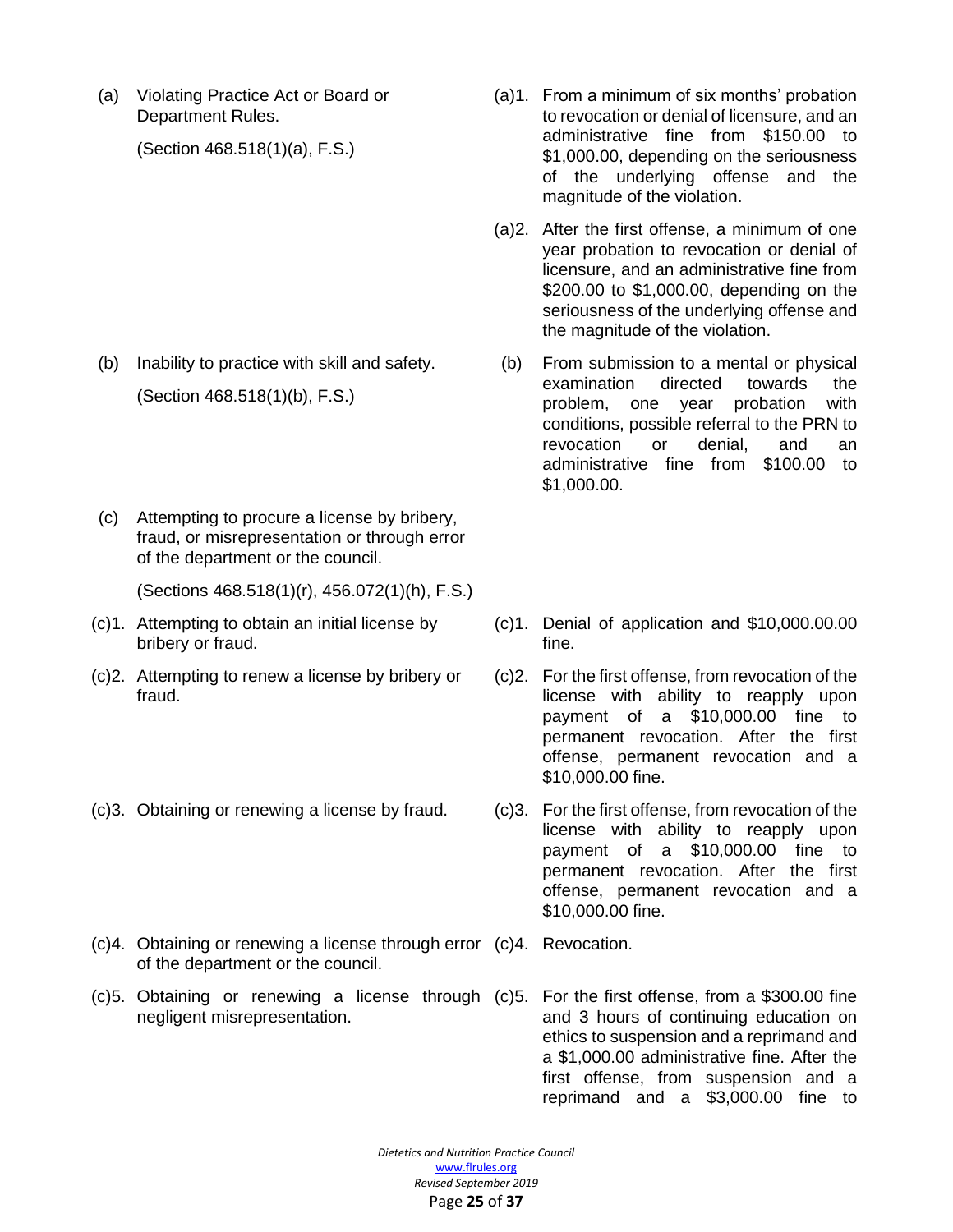revocation or denial of application.

(d) Action taken against license by another jurisdiction.

(Section 468.518(1)(d), F.S.)

(e) Conviction of a crime relating to the practice. (Section 468.518(1)(e), F.S.)

(f) Filing a false report or failing to file a report as required.

(Section 468.518(1)(f), F.S.)

- (f)1. Negligently filing a false report or failing to file a report as required.
- (f)2. Fraudulently filing a false report or failing to file a report as required.
- (g) False, deceptive, or misleading advertising. (Section 468.518(1)(g), F.S.)
- (g)1 Negligent false, deceptive or misleading (g)1. For the first offense, from a letter of . advertising.
- (d) From imposition of discipline comparable to that which would have been imposed if the substantive violation had occurred in Florida to suspension or denial of license until it is unencumbered in the other jurisdiction, and an administrative fine from \$100.00 to \$1,000.00. Evaluations shall be required to determine the need for referral to PRN.
- (e)1. From a one year probation with conditions to revocation or denial of the license and an administrative fine ranging from \$100.00 to \$1,000.00. Any Board ordered probation shall be for no less time than Court ordered sanctions.
- (e)2. After the first offense, from a three-year probation with conditions to revocation or denial of the license, and an administrative fine ranging from \$250.00 \$1,000.00. Any Board ordered probation shall be for no less time than Court ordered sanctions.
- (f)1. For the first offense, from a letter of concern or denial of application to one (1) year probation and an administrative fine from \$300 to \$1,500.00. After the first offense, from one (1) year probation to revocation, and an administrative fine from \$1,500.00 to \$3,000.00.
- (f)2. For the first offense, from one (1) year probation to revocation or denial of application, and a \$10,000.00 fine. After the first offense, from suspension to revocation and a \$10,000.00 fine.
- concern to one (1) year suspension or denial of application, and an administrative fine from \$300.00 to \$1,500.00. After the first offense, from

*Dietetics and Nutrition Practice Council* 

[www.flrules.org](http://www.flrules.org/)

*Revised September 2019* Page **26** of **37**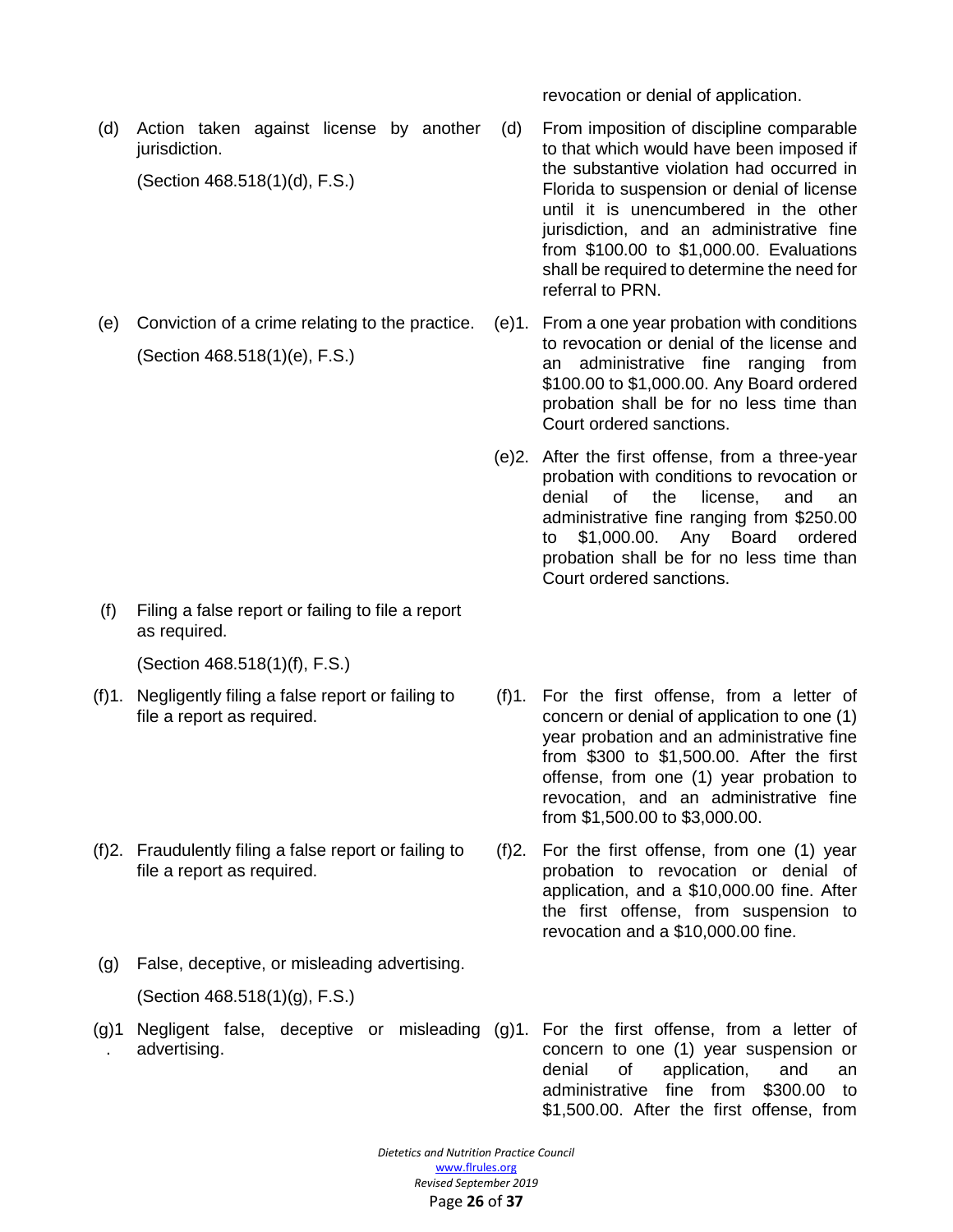- (g)2 Fraudulent false, deceptive or misleading (g)2. For the first offense, from reprimand to up . advertising.
- (h) Committing fraud in the practice. (Section 468.518(1)(h), F.S.)

- (i) Practicing on delinquent, revoked, suspended, or inactive license.(Section 468.518(1)(i), F.S.)
- (j) Treating ailments by means other than dietetics and nutrition practice.

(Section 468.518(1)(j), F.S.)

(k) Failure to maintain acceptable standards of (k)1. From one year probation with conditions practice.

(Section 468.518(1)(k), F.S.)

reprimand to up to one (1) year suspension or denial of application, and an administrative fine from \$1,500.00 to \$3,000.00.

- to one (1) year suspension or denial of application, and an administrative fine of \$10,000.00. After the first offense, from suspension up to revocation and a fine of \$10,000.00.
- (h)1. From one year probation with conditions to revocation or denial of licensure and an administrative fine of \$10,000.00.
- (h)2. After the first offense, from one year suspension followed by probation with conditions to revocation or denial of licensure, and an administrative fine of \$10,000.00.
- (i)1. From a \$250.00 administrative fine to revocation.
- (i)2. After the first offense, from a \$750.00 administrative fine to revocation.
- (j)1. From one year suspension followed by at least one year probation with conditions to revocation or denial licensure, and an administrative fine from \$250 to \$1,000.00.
- (j)2. For a second offense, two years suspension followed by at least one year probation with conditions to revocation or denial of licensure, and an administrative fine from \$400.00 to \$1,000.00.
- (j)3. For a third offense, revocation or denial of licensure and an administrative fine from \$800.00 to \$1,000.00.
- to revocation or denial of a license, and an administrative fine from \$100.00 to \$1,000.00.
- (k)2. After the first offense, a minimum of one year suspension followed by a minimum of one year probation with conditions to revocation or denial of a license, and an administrative fine from \$350.00 to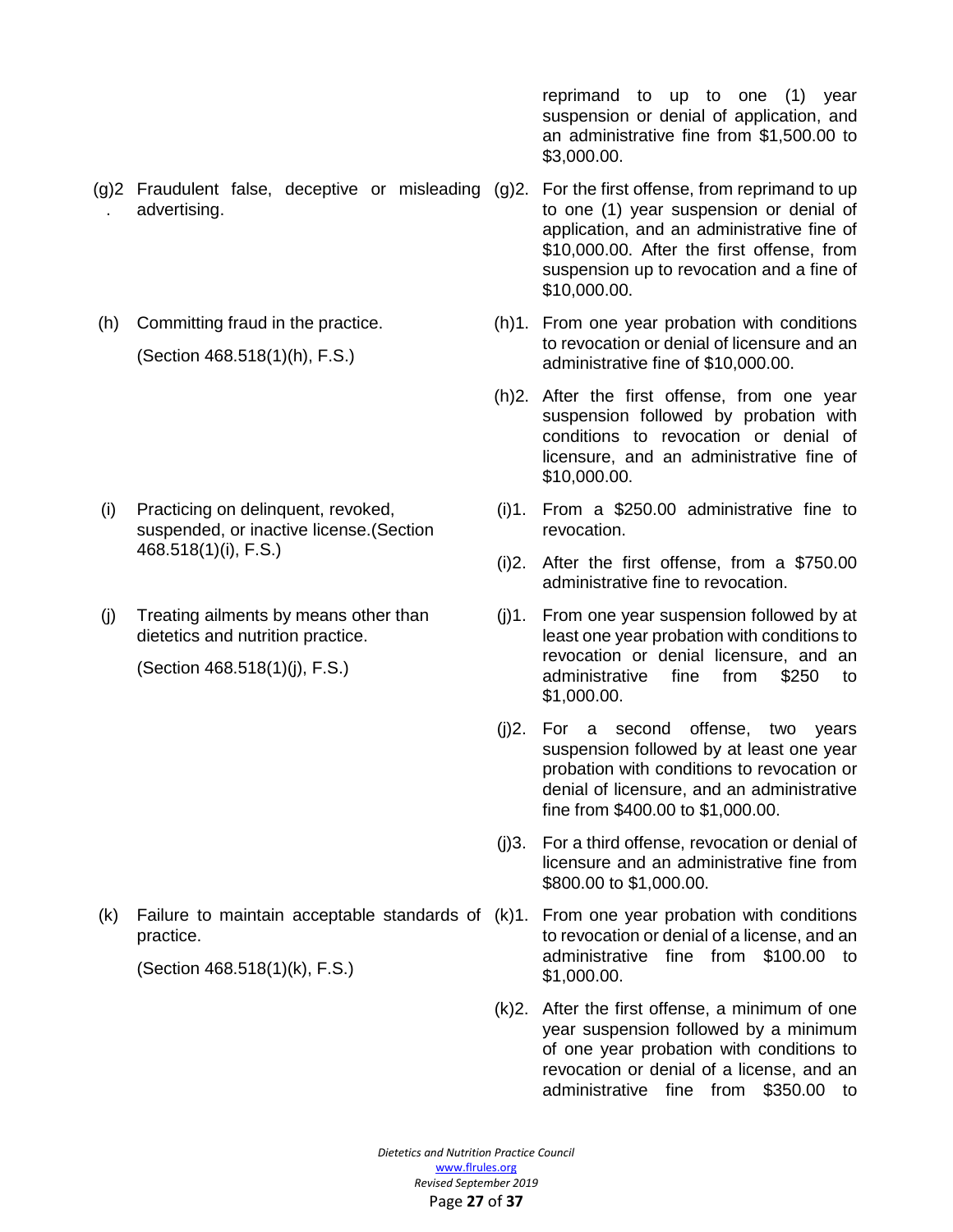(l) Kickbacks or split fee arrangements. (Section 468.518(1)(l), F.S.)

(m) Advertising any experimental assessment or treatment.

(Section 468.518(1)(m), F.S.)

(n) Failure to keep written medical records. (Rule 64B8-44.004, F.A.C.)

(o) Sexual misconduct.

(Sections 456.063, 456.072(1)(v), F.S.)

\$1,000.00.

- (l)1. From six months suspension followed by one year probation with conditions to revocation or denial of licensure, and an administrative fine from \$250.00 to \$1,000.00.
- (l)2. After the first offense, from one year suspension followed by two years of probation with conditions to revocation or denial of licensure, and an administrative fine from \$350.00 to \$1,000.00.
- (m)1 From suspension to revocation or denial . of licensure, and an administrative fine from \$500.00 to \$1,000.00.
- (m)2 For a second offense, revocation or denial . of licensure, and an administrative fine from \$750.00 to \$1,000.00.
- (n)1. From probation with conditions to denial or one year suspension followed by a minimum of one year probation with conditions and an administrative fine from \$100.00 to \$1,000.00.
- (n)2. After the first offense, from one year suspension followed by a minimum of one year probation with conditions to revocation or denial of a license, and an administrative fine from \$400.00 to \$1,000.00.
- (o)1. From one year probation with conditions to revocation or denial of licensure, and an administrative fine from \$500.00 to \$1,000.00. Evaluations shall be required to determine the need for referral to PRN.
- (o)2. For a second offense, from one year suspension followed by a minimum of one year probation with conditions to revocation or denial of licensure, and an administrative fine from \$800.00 to \$1,000.00. Evaluations shall be required to determine the need for referral to PRN.
- (o)3. After the second offense, revocation of license and a fine of \$1,000.00.
- (p) Failing to report in writing within 30 days after (p)1. From a \$100.00 administrative fine to the licensee has been convicted or found
- revocation or denial of a license.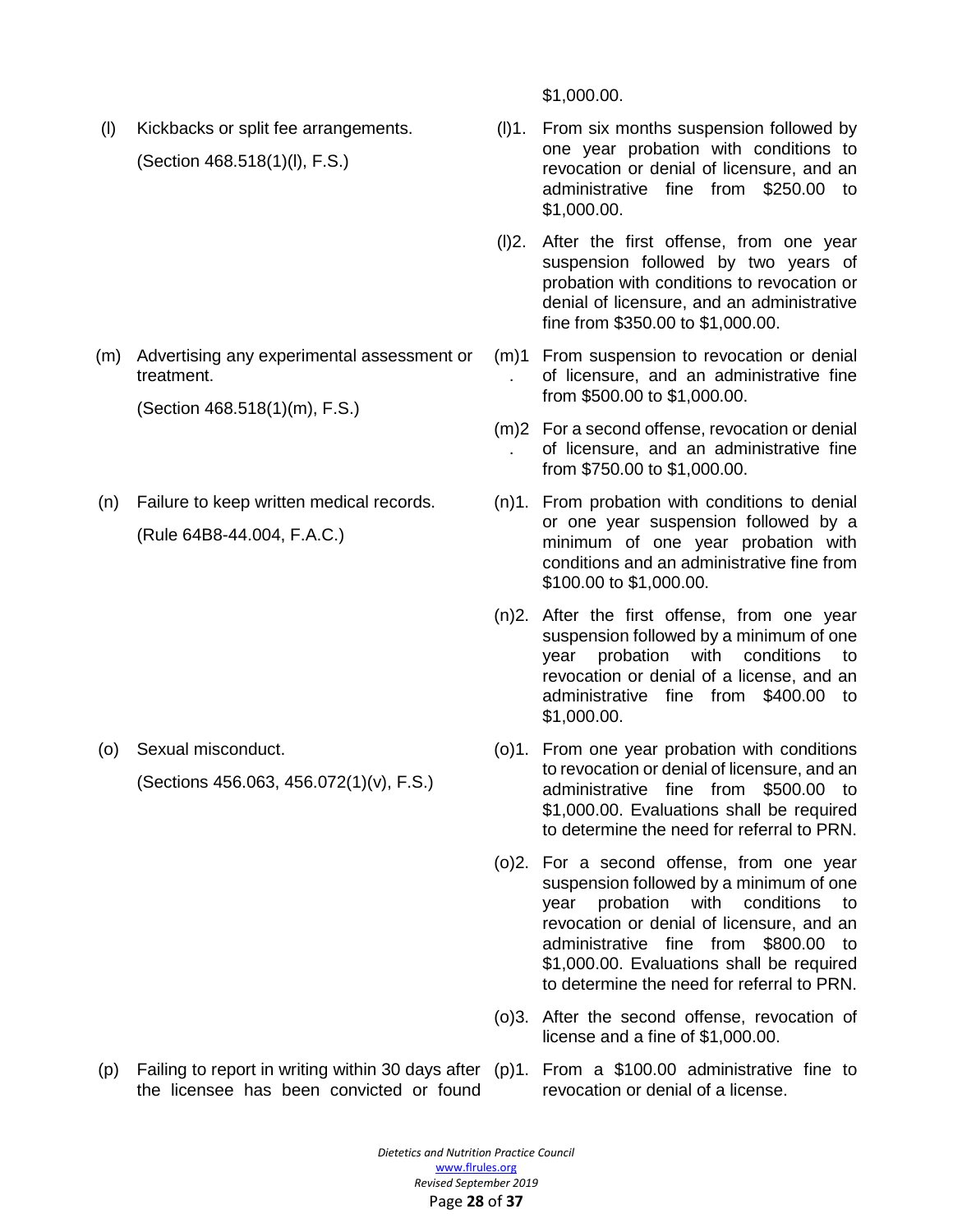guilty of, or has entered a plea of nolo (p)2. After the first offense, from a \$250.00 contendere to, regardless of adjudication, a crime in any jurisdiction.

(Section 456.072(1)(x), F.S.)

(q) Testing positive for drugs on employment drug screening.

(Section 456.072(1)(aa), F.S.)

(r) Being terminated from or failing to successfully complete an impaired practitioners treatment program.

(Section 456.072(1)(hh), F.S.)

(s) Performing or attempting to perform health care services on the wrong patient, a wrong procedure, an unauthorized procedure, or a procedure that is medically unnecessary or otherwise unrelated to the patient's diagnosis or medical condition.

(Section 456.072(1)(bb), F.S.)

(t) Failure to notify patients of practioner's license type or failure to identify license type in advertisement that names a practioner.

(Section 456.072(1)(t), F.S.)

(u) Being convicted of, or entering a plea of guilty or nolo contendere to, any misdemeanor or felony, regardless of adjudication, under 18 U.S.C. s. 669, ss. 285-287, s. 371, s. 1001, s. 1035, s. 1341, s. 1343, s. 1347, s. 1349, or s. 1518, or 42 U.S.C. ss. 1320a-7b, relating to

- administrative fine to revocation or denial of a license.
- (q) From submission to a mental or physical examination directed towards the problem and one year probation with conditions, to revocation or denial, and administrative fine from \$100.00 to \$1,000.00.
- (r) First offense: Minimum stayed suspension and probation for a period of one (1) year with a fine of \$500.00 to a maximum of suspension or denial of license until successful completion or receipt of a written confirmation from the program that further treatment is neither required nor indicated followed by a one (1) year probation and a fine of \$1,500.00.

Subsequent offenses: Minimum suspension for three (3) years or until licensee is able to demonstrate to the Board the ability to practice with reasonable skill and safety, whichever is longer and a fine of \$1,000.00 to a maximum of revocation or denial of license and a \$3,000.00 fine.

- (s) For the first offense, from 1 year probation with conditions and a \$1,000.00 fine to 1 year suspension, 2 years probation and a \$5,000.00 fine. For the second offense, from 1 year suspension, 2 years probation with conditions and a \$5,000.00 fine to revocation and a \$10,000.00 fine.
- (t) First offense from letter of concern to 1 year suspension and an administrative fine of \$300.00 to \$1,500.00.00. After first offense from reprimand to 3 year suspension and an administrative fine of \$1,500.00.00 to \$3,000.00.
- (u) Revocation or non-renewal or denial of the initial license and a fine of \$10,000.00.

*Dietetics and Nutrition Practice Council*  [www.flrules.org](http://www.flrules.org/) *Revised September 2019* Page **29** of **37**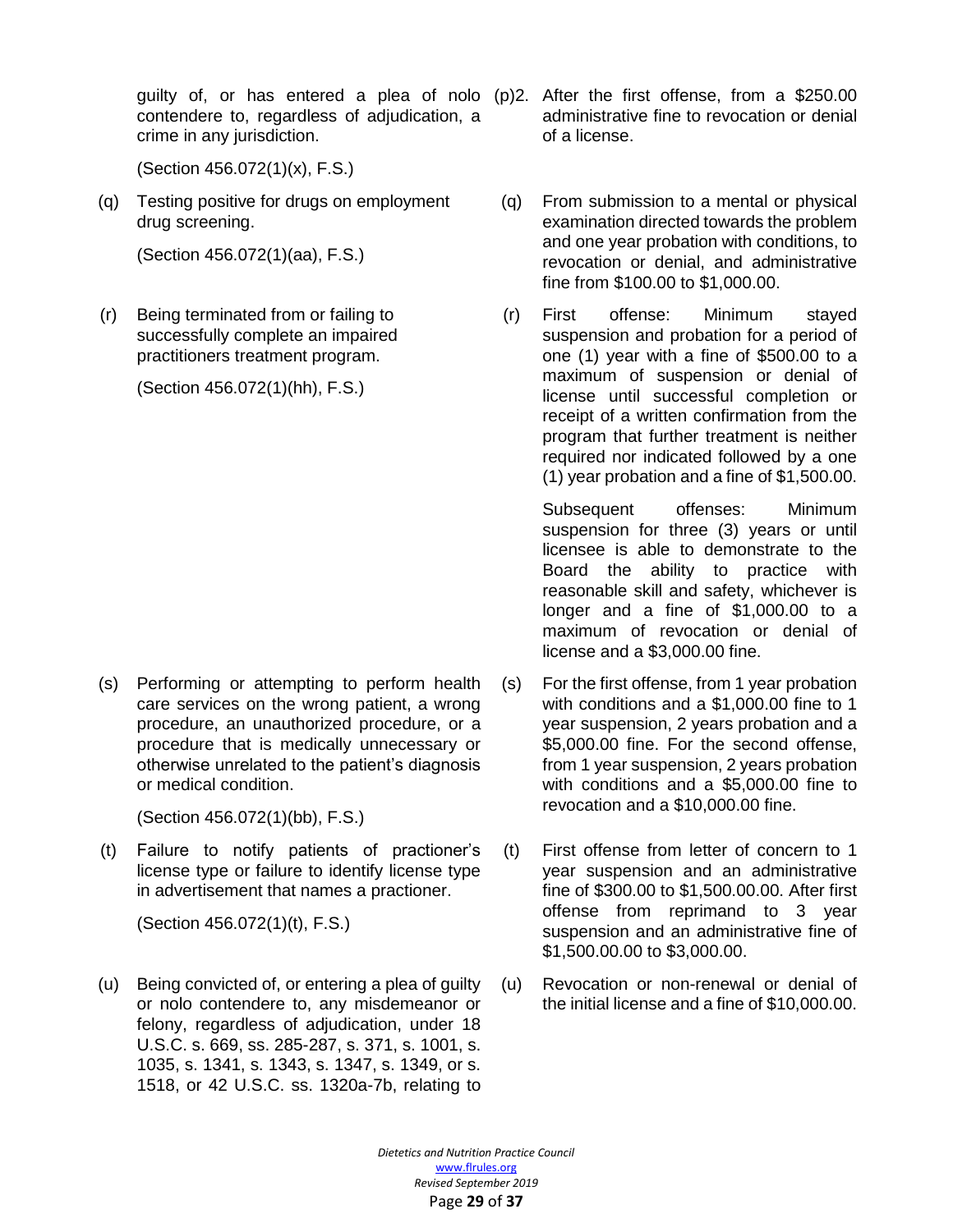the Medicaid program.

(Section 456.072(1)(ii), F.S.)

(v) Failing to remit the sum owed to the state for an overpayment from the Medicaid Program pursuant to a final order, judgment, or stipulation or settlement.

(Section 456.072(1)(jj), F.S.)

(w) Being terminated from the state Medicaid Program pursuant to Section 409.913, F.S., any other state Medicaid program, or the federal Medicare program, unless eligibility to participate in the program from which the practitioner was terminated has been restored.

(Section 456.072(1)(kk), F.S.)

(x) Being convicted of, or entering a plea of guilty or nolo contendere to, any misdemeanor or felony, regardless of adjudication, a crime in any jurisdiction which related to health care fraud.

(Section 456.072(1)(ll), F.S.)

(y) Willfully failing to comply with Section 627.64194 or 641.513, F.S., with such frequency as to indicate a general business practice.

(Section 456.072(1)(oo), F.S.)

- (v) For the first offense, one year of probation, with conditions and a \$2,500.00 fine. For the second offense, one year of suspension and a \$5,000.00 fine.
- (w) Revocation or non-renewal or denial of the initial license and a fine of \$10,000.00.

- (x) Revocation or non-renewal or denial of the initial license and a fine of \$10,000.00.
- (y) For the first offense, one year of probation, with conditions and a \$2,500.00 fine. For the second offense, one year of suspension and a \$5,000.00 fine. For a third offense, revocation.

(5) Stipulations or Settlements. The provisions of this rule are not intended and shall not be construed to limit the ability of the Board to dispose informally of disciplinary actions by stipulation, agreed settlement, or consent order pursuant to Section 120.57(4), F.S.

*Rulemaking Authority 456.072, 456.079, 458.309, 468.507 FS. Law Implemented 456.072, 456.079, 468.518(1), (2) FS. History–New 12-4-90, Formerly 21M-50.003, Amended 6-22-94, Formerly 61F6-50.003, 59R-44.003, Amended 3-16-98, 8-19-99, 9-28-00, 9-26-01, 2-13-03, 4-10-06, 1-8-07, 5-13-10, 7-13-16, 6-5-17.*

#### **64B8-44.0035 Payment of Fine.**

All fines imposed by the Board shall be paid within thirty (30) days from the date of the final order entered by the Board unless the final order extends the deadline in any given case.

*Rulemaking Authority 456.072(3), 468.507, 468.518(2)(c) FS. Law Implemented 456.072(3), 468.518(2)(c) FS. History–New 2-21-99.*

#### **64B8-44.004 Documentation.**

*Dietetics and Nutrition Practice Council*  [www.flrules.org](http://www.flrules.org/) *Revised September 2019* Page **30** of **37**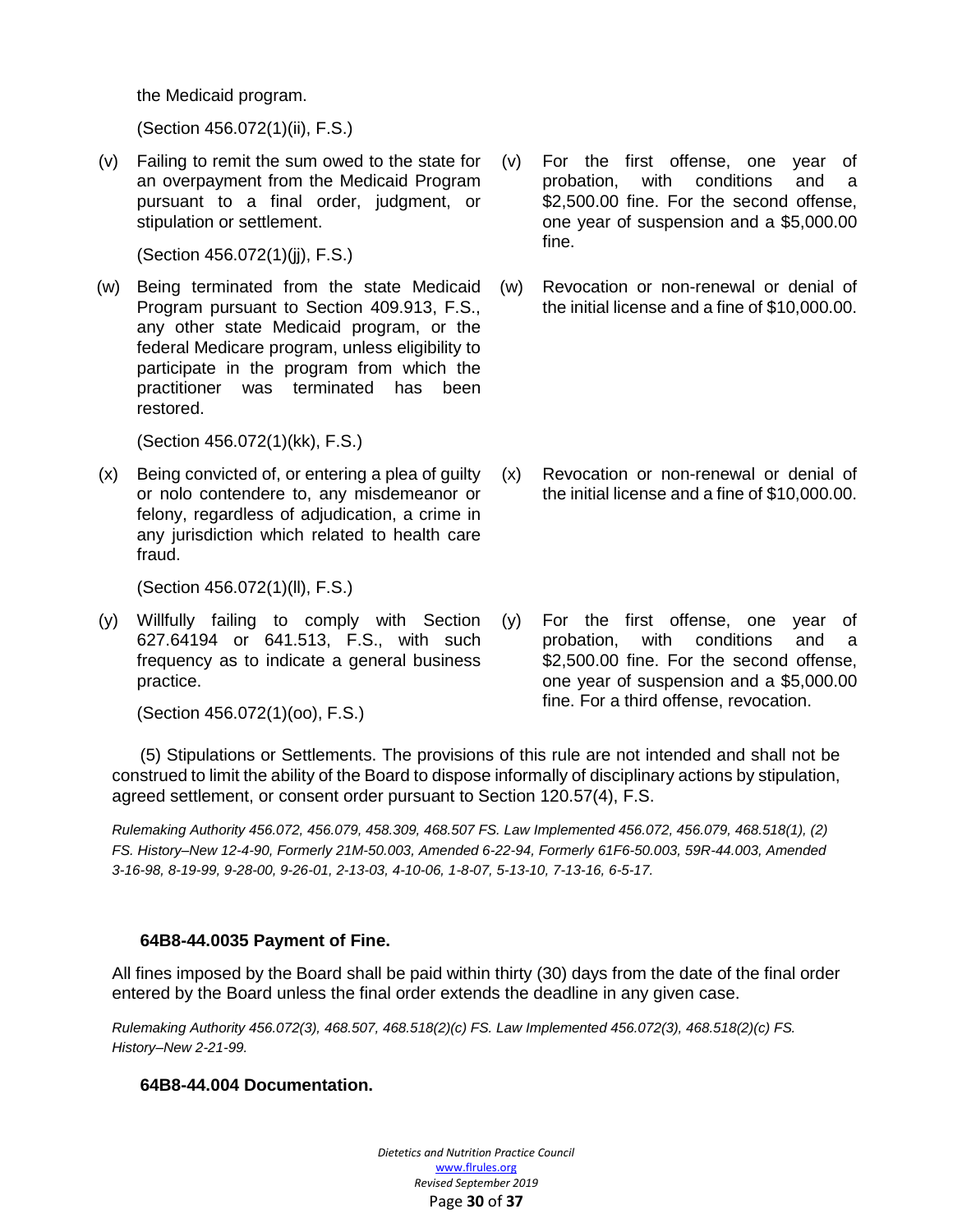(1) All licensees shall keep written patient records which shall include the nutrition assessment, the nutrition counseling plan, dietary orders, nutrition advice, patient progress notes, recommendations related to the patient's health or the patient's food or supplement intake, and any patient examination or test results.

(2) Prior to implementing a dietary or nutrition plan for a condition, the licensee must inquire whether the patient is under the active care of a licensed medical doctor, osteopathic physician, or chiropractic physician for that condition, and secure a written or oral dietary or nutrition order of the referring physician or the licensee must have been granted nutrition ordering privileges by the medical staff of a licensed care facility. If prior authorization is not practicable, the licensee may use professional discretion in providing nutrition services until authorization is obtained from the physician. The requirements of this subsection must be fully and completely documented in the patient's record.

(3) Upon recognition that a patient who is not already under the care of a medical doctor, osteopathic physician, or chiropractic physician has a condition which is treatable within the scope of practice of any of these three health care providers, the licensee must refer the patient to one or more of these providers. The requirements of this subsection must be fully and completely documented in the patient's record.

(4) The licensee shall sign and date all patient records.

(5) The licensee shall keep in confidence whatever he may learn about a patient in the discharge of professional duties and keep all patient records confidential. Information shall be divulged by the licensee when required by law, rule of the Board, or authorized by the patient.

(6) Inaccurate recording, falsifying or altering patient records including the nutrition assessment and documents required by this rule shall constitute a failure to maintain acceptable standards of practice.

*Rulemaking Authority 468.507 FS. Law Implemented 468.516, 468.518(1)(f), (h), (k) FS. History–New 1-1-92, Formerly 21M-50.004, Amended 6-22-94, Formerly 61F6-50.004, 59R-44.004, Amended 8-15-16.*

#### **64B8-44.005 Citations.**

(1) "Citation" means an instrument which meets the requirements set forth in Section 456.077, F.S., and which is served upon a licensee for the purpose of assessing a penalty in an amount established by this rule.

(2) In lieu of the disciplinary procedures contained in Section 456.073, F.S., the Department may issue a citation to the subject within six (6) months after the filing of the complaint which is the basis for the citation.

(3) The citation may be served upon the licensee by hand delivery or certified mail at the licensee's last known home address. If service by certified mail fails because the licensee has relocated without leaving a forwarding address, then the Department shall endeavor to give the subject actual or constructive notice of the pending disciplinary action as permitted by law.

(4) The Board designates the following as citation violations:

(a) Failure to renew license during which time the person continues to practice up to sixty (60) days  $-$  a fine of \$100.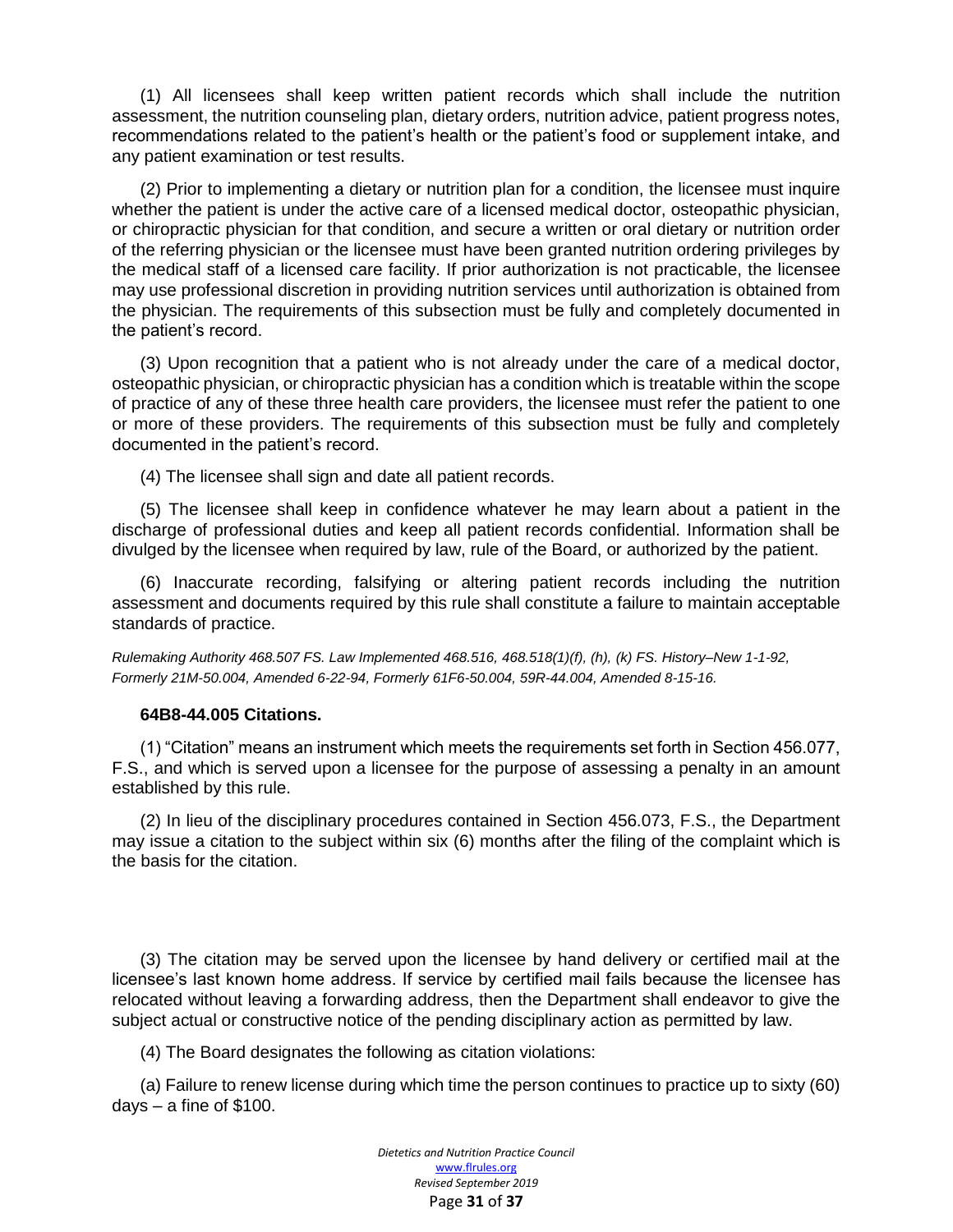(b) Tendering a dishonored check or electronic payment to the Department for payment of licensure or renewal – a fine of \$100.

(c) Failure to notify the Department of a change of address within sixty (60) days – a fine of \$100.

(d) Falsely certifying timely completion of required continuing education courses for renewal or initial licensure, if completed by the time the citation is to be issued – a fine of \$100 per contact hour wrongfully claimed.

(e) Failure to comply with continuing education requirements:

1. Fines:

a. Failure to complete less than nine (9) hours, a fine of \$300.

b. Failure to complete between nine (9) and sixteen (16) hours, a fine of \$600.

c. Failure to complete between seventeen (17) and twenty-four (24) hours, a fine of \$1,000.

2. Licensee must submit full payment of the fine and costs within ninety (90) days of the date the citation was issued.

3. Licensee must provide proof of completion of the deficient hours within ninety (90) days of the date the citation was issued.

(f) Failure to timely pay required fees and fines – a fine of \$100.

(g) Failure to comply with advertising requirements – a fine of \$100.

(h) Failure to display signs, licenses and permits – a fine of \$100.

(4) In addition to the penalties established in this rule, the Department may recover the costs of investigation in accordance with its rules. When the Department intends to assess the costs of investigation, the penalty specified in the citation shall be the sum of the penalty established by this rule plus the Department's cost of investigation.

(5) If the subject disputes any matter contained in the citation within thirty (30) days after service, the Department shall follow the procedure set forth in Section 456.073, F.S.; otherwise, the citation shall become a final order of the Board.

*Rulemaking Authority 456.077, 468.507 FS. Law Implemented 456.077, 468.517, 468.518 FS. History–New 1-1-92, Formerly 21M-50.005, 61F6-50.005, 59R-44.005, Amended 9-26-01, 3-25-02, 7-17-05, 4-10-06, 7-8-09, 2-3-10, 8-20- 14.*

#### **64B8-44.0055 Notice of Non-Compliance – Minor Violations.**

(1) A Notice of noncompliance is a notification by the department issued to a licensee as a first response to a minor violation of Board rule. It is not accompanied by a fine or other disciplinary penalty.

(2) The Board designates the following as minor violations for which a notice of noncompliance may be issued for the first violation thereof:

(a) Failure to notify the Department of a change of address within 60 days, in violation of Rule 64B8-40.008, F.A.C.

(b) Failure to display license, in violation of Rule 64B8-44.002, F.A.C.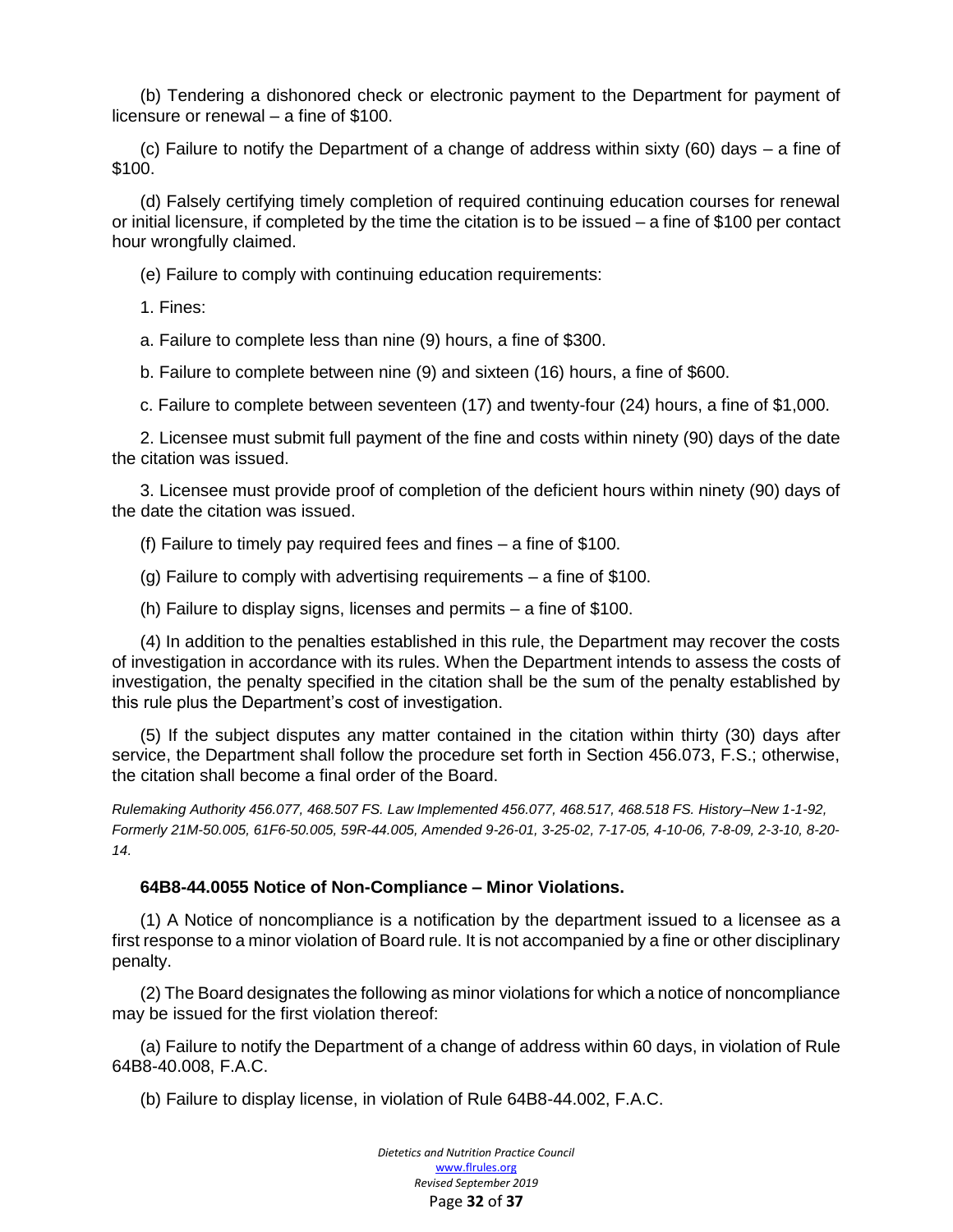*Rulemaking Authority 120.695, 456.073(3), 468.507 FS. Law Implemented 120.695, 456.073(3) FS. History–New 2- 19-18.*

#### **64B8-44.006 HIV/AIDS: Knowledge of Antibody Status; Action to be Taken.**

*Rulemaking Authority 468.507, 456.032 FS. Law Implemented 456.032, 468.518(1)(b) FS. History–New 11-9-92, Formerly 21M-50.006, 61F6-50.006, 59R-44.006, Repealed 7-13-16.*

#### **64B8-44.007 Standards of Practice.**

Licensees, under Chapter 468, Part X, F.S., shall comply with the following standards in their professional practice and conduct.

(1) The licensee shall maintain confidentiality of information.

(2) The licensee shall recognize and exercise professional judgement within the limits of the licensee's qualifications and seek counsel or make referrals as appropriate.

(3) The licensee shall take reasonable action to inform a patient's physician or encourage the patient to consult the physician where a patient's nutritional status indicated a change in health status or new information about the health status has surfaced. This shall be documented in the patient's record.

(4) The licensee shall accurately present professional qualifications and credentials. The licensee shall use "LD," "LN," "LNC," "RD" or "Registered Dietition," or "RDN" only when licensure is current and authorized by the Council, Board, and Department.

(5) The licensee shall permit use of that licensee's name to certify that professional services have been rendered only if the licensee has provided or supervised those services.

6) The licensee shall be responsible for all delegated acts performed by persons under either direct or indirect supervision. Supervision means the licensee oversees the activities of those persons and gives final approval to any procedures by non-licensed supportive personnel. Direct supervision means on-site supervision.

(7) Licensees shall not maintain clinical laboratories or collect or order analysis of any human specimen sample unless they also hold licensure as designated practitioners defined by Section 483.035(1) or 483.041(7), F.S.

(8) Any modality such as naturopathy or colonic irrigation shall be performed only if the individual is properly licensed by the Department. These practices are not within the scope of dietetics/nutrition practice.

(9) The licensee's initial nutritional assessment of a patient must be done in a face-to-face setting, and may not be done by telephone, fax, or internet, except through use of a two point or multiple point video-conferencing system to provide each participant with a video camera, microphone and speakers which allow video and audio communication between all participants as if they were virtually seated in the same room. Communication between the patient and the licensee subsequent to the initial nutritional assessment may be accomplished either face-to-face or by other means, in the reasonable clinical judgment of the licensee. Federal programs that are federally funded are exempt from this subsection, so long as the administration of the program follows the dictates of the federal statutes and rules applicable to the program.

*Rulemaking Authority 456.072(1)(t), 468.503(4), 468.507, 468.516(1)(a), (2)(a) FS. Law Implemented 456.072(1)(t), 468.503(4), 468.516, 468.517, 468.518 FS. History–New 6-22-94, Formerly 61F6-50.007, Amended 2-20-96,* 

> *Dietetics and Nutrition Practice Council*  [www.flrules.org](http://www.flrules.org/) *Revised September 2019* Page **33** of **37**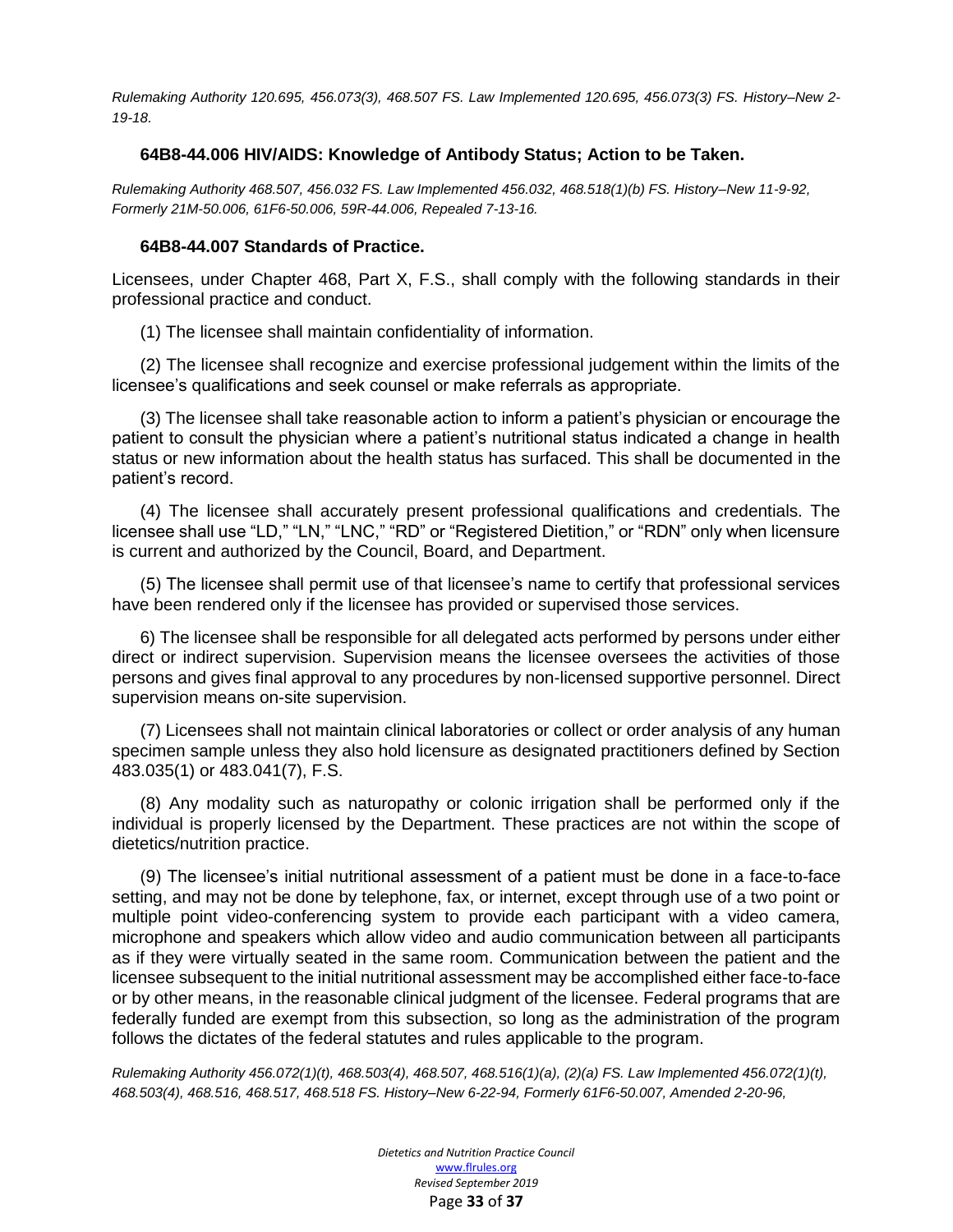#### **64B8-44.008 Performance of Delegated Tasks by Non-Licensed Personnel.**

*Rulemaking Authority 468.507 FS. Law Implemented 468.503(5), 468.511, 468.517, 468.518(1)(k) FS. History–New 2-28-93, Formerly 21M-50.008, 61F6-50.008, 59R-44.008, Repealed 7-13-16.*

#### **64B8-44.009 Unauthorized Treatments.**

*Rulemaking Authority 468.507 FS. Law Implemented 468.503(3), (4), (8) FS. History–New 6-22-94, Formerly 61F6- 50.009, Amended 2-20-96, Formerly 59R-44.009, Repealed 7-13-16.*

#### **64B8-44.010 Mediation.**

The Board finds that mediation is an acceptable resolution of the following first time violations that are economic in nature or can be remedied by the licensee:

(1) Failure to comply with the educational course requirements for human immunodeficiency virus and acquired immune deficiency syndrome.

(2) Permitting a license to become delinquent for fewer than thirty (30) days, provided the licensee has not practiced, attempted to practice or offered to practice the profession during the delinquency period.

(3) Failure to promptly return a license or certificate to the Department.

(4) Failure to keep license conspicuously displayed in licensee's office, place of business or place of employment.

(5) Failure to timely pay fines or costs imposed in a final order.

(6) Advertising violations.

(7) Overcharging for patient records.

(8) Tendering a dishonored check or electronic payment to the Department for payment of licensure or renewal.

(9) Failure to notify the Department of a change of address within sixty (60) days.

*Rulemaking Authority 456.078, 468.507 FS. Law Implemented 456.078 FS. History–New 12-28-94, Formerly 59R-44.010, Amended 8-20-14.*

#### **CHAPTER 64B8-45 CONTINUING EDUCATION**

64B8-45.001 General Requirements

64B8-45.002 Continuing Education Approval

64B8-45.004 Continuing Education Requirements for Reactivation of an Inactive or Delinquent License

64B8-45.005 Performance of Pro Bono Services

*Dietetics and Nutrition Practice Council*  [www.flrules.org](http://www.flrules.org/) *Revised September 2019* Page **34** of **37**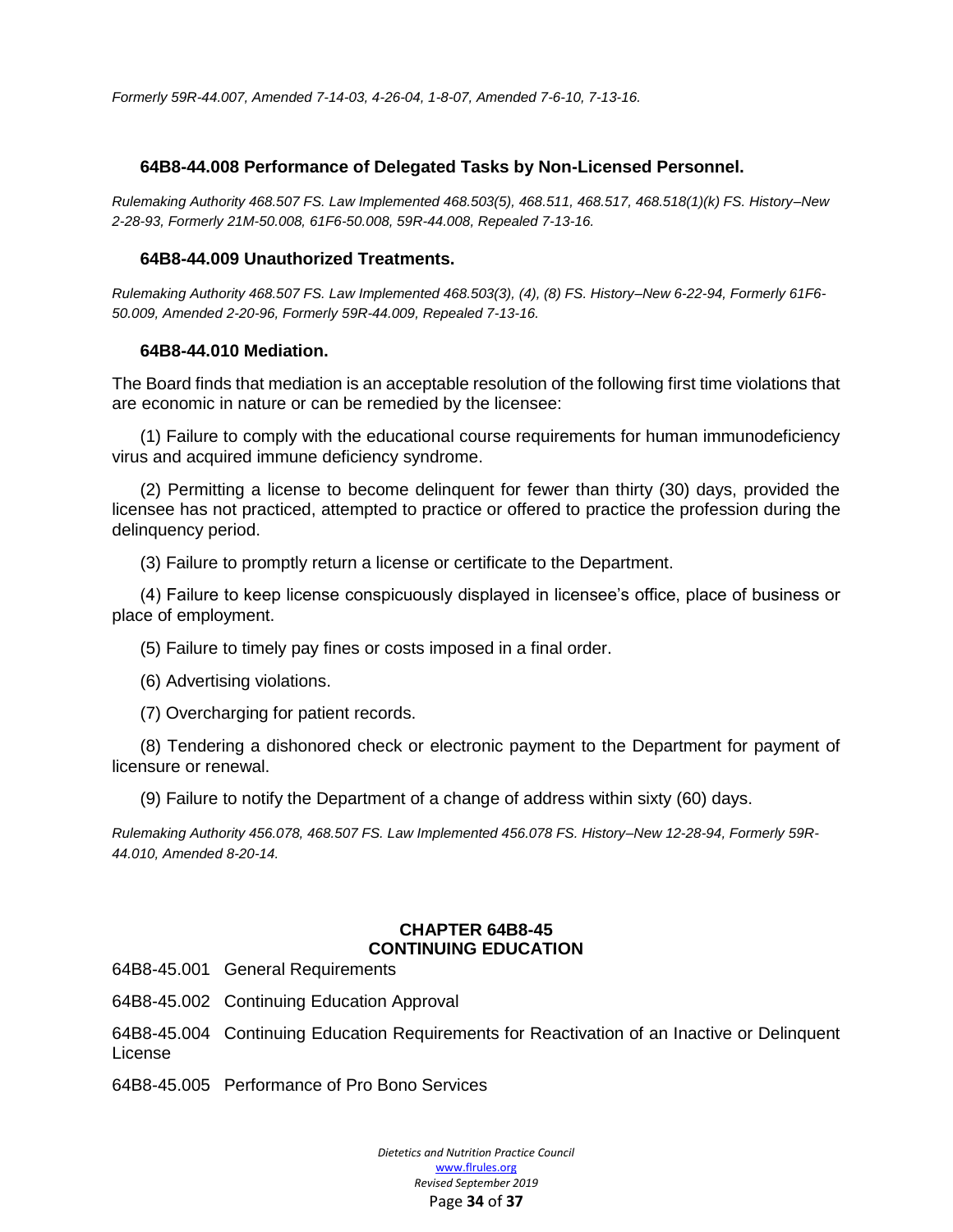#### 64B8-45.006 Continuing Education on HIV/AIDS

#### **64B8-45.001 General Requirements.**

(1) As a condition of biennial licensure renewal all licensees shall complete a minimum of thirty (30) hours of continuing education in dietetics and nutrition practice within the twenty-four (24) month period prior to the expiration date of the license, of which no more than ten (10) hours may be in management, risk management, personal growth, and educational techniques. Up to twenty (20) hours of credit shall be accepted per biennium for approved home study courses. Those persons certified for licensure in the second half of the biennium are exempt from the continuing education requirements for that biennium. One hour of continuing education equals a minimum of fifty (50) minutes of instruction.

(2) Home study education is independent study and requires a certificate of completion and an examination. Web based, satellite transmitted, video or audio transmitted or on line instruction programs that allow or require the licensee to interact or communicate back and forth with the instructor during the presentation of the program are not considered home study education, but can be counted as continuing education.

(3) By renewing the license, the licensee is stating that he or she has completed the required hours.

(4) The licensee shall retain for 4 years certificates of attendance or other records to document the completion of the continuing education requirement.

(5) Failure to document compliance with the continuing education requirements or the furnishing of false or misleading information regarding compliance shall be grounds for disciplinary action.

(6) If prior to biennial renewal a licensee has any extenuating circumstance such as catastrophic illness or extreme situations beyond the control of the licensee, the Council shall consider the situation on an individual basis.

(7) Two (2) hours of the required thirty contact hours per biennium shall relate to prevention of medical errors, including a study of root-cause analysis, error reduction and prevention, and patient safety. If the course is being offered by a facility licensed pursuant to Chapter 395, F.S., for its employees, up to one hour of the two-hour course may be specifically related to error reduction and prevention methods used in that facility.

*Rulemaking Authority 456.013(7), (8), (9), 468.507 FS. Law Implemented 456.013(7), (8), (9), 468.514, 468.515 FS. History–New 12-5-90, Amended 1-1-92, 9-24-92, 5-6-93, Formerly 21M-51.001, Amended 9-28-93, Formerly 61F6- 51.001, Amended 1-2-95, 11-12-95, Formerly 59R-45.001, Amended 9-26-01, 3-4-02, 3-24-03, 4-30-06, 7-8-09, 2-3- 10, 6-26-13.*

#### **64B8-45.002 Continuing Education Approval.**

(1) Continuing education credit shall be awarded for educational experiences received through the following methods:

(a) By attendance and participation in any of the following dietetics or nutrition practice courses approved by the Board effective June 1, 2017:

1. Organized courses of post graduate study offered by or approved subsequent to May 31, 2011 by the American Medical Association's Liaison Committee for Medical Education;

> *Dietetics and Nutrition Practice Council*  [www.flrules.org](http://www.flrules.org/) *Revised September 2019* Page **35** of **37**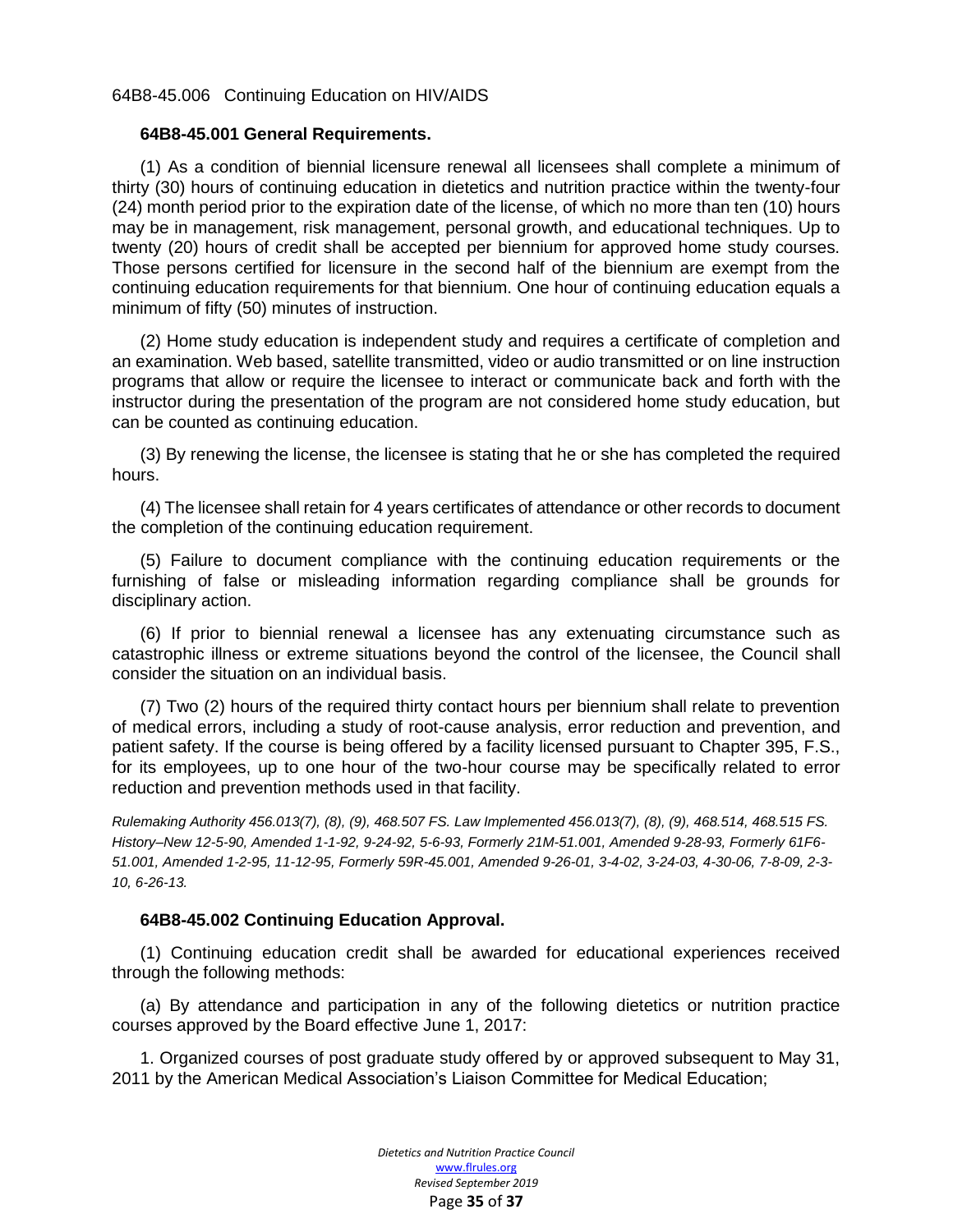2. Organized courses sponsored or approved subsequent to May 31, 2011 by the Public Health Service, state or territorial health services, or a branch of the United States Armed Services;

3. College courses from an approved graduate or undergraduate program which is accredited by an accrediting agency approved by the United States Department of Education or courses approved by any Board within the Division of Medical Quality Assurance of the Florida Department of Health which relate to the maintenance of skills necessary for the safe and competent practice of dietetics and nutrition services, the licensee shall receive 15 continuing education credits for each semester hour of the course.

4. Organized courses offered or approved subsequent to May 31, 2011 by the Commission on Dietetic Registration, or the Board for Certification of Nutrition Specialists.

(b) Attendance of a minimum of two hours at a scheduled public meeting of the Dietetics and Nutrition Practice Council, up to a maximum of 2 hours per biennium.

(c) A licensee who successfully completes a dietetic-related advanced certification exam offered or approved by the Commission on Dietetic Registration shall receive 28 hours of continuing education in the biennium in which the certification was awarded.

(d) In addition to the continuing education credits authorized above, any volunteer expert witness who is providing expert witness opinions for cases being reviewed pursuant to Chapter 468, Part X, F.S., shall receive 2.5 hours of credit per case for performing a literature survey of at least two articles in conjunction with the review of cases for the Board up to a total of 5 hours per biennium.

(2) A lecturer or author presenting or authoring for the initial presentation a Board approved continuing education program that meets the requirements of subsection (1), shall receive three hours continuing education credit for every one hour of program up to a maximum of fifteen hours of credit per biennium.

(3) A preceptor may earn 2 hours of continuing education credit for each 100 hours of supervised practice experience, up to a maximum of 8 hours per biennium. To be eligible for the credit, the preceptor must participate as the primary preceptor for a potential licensee. The primary preceptor is expected to maintain documentation of the persons trained, number of hours supervised, subject matter, and dates of training.

(4) Acceptable subject matter for continuing education programs include:

(a) Updates of knowledge and skills in dietetics and nutrition practice for competent performance beyond the minimum requirements for licensure;

(b) Food preparation that focuses on nutritional value;

(c) Nutrition with specialized populations;

(d) Assessment and treatment of various dietary and nutritional disorders;

- (e) Innovative marketing strategies in dietetics and nutrition practice;
- (f) Food service systems management.
- (5) Nonacceptable subject matter for continuing education programs include:
- (a) Professional association business meetings or delegate reports;

*Dietetics and Nutrition Practice Council*  [www.flrules.org](http://www.flrules.org/) *Revised September 2019* Page **36** of **37**